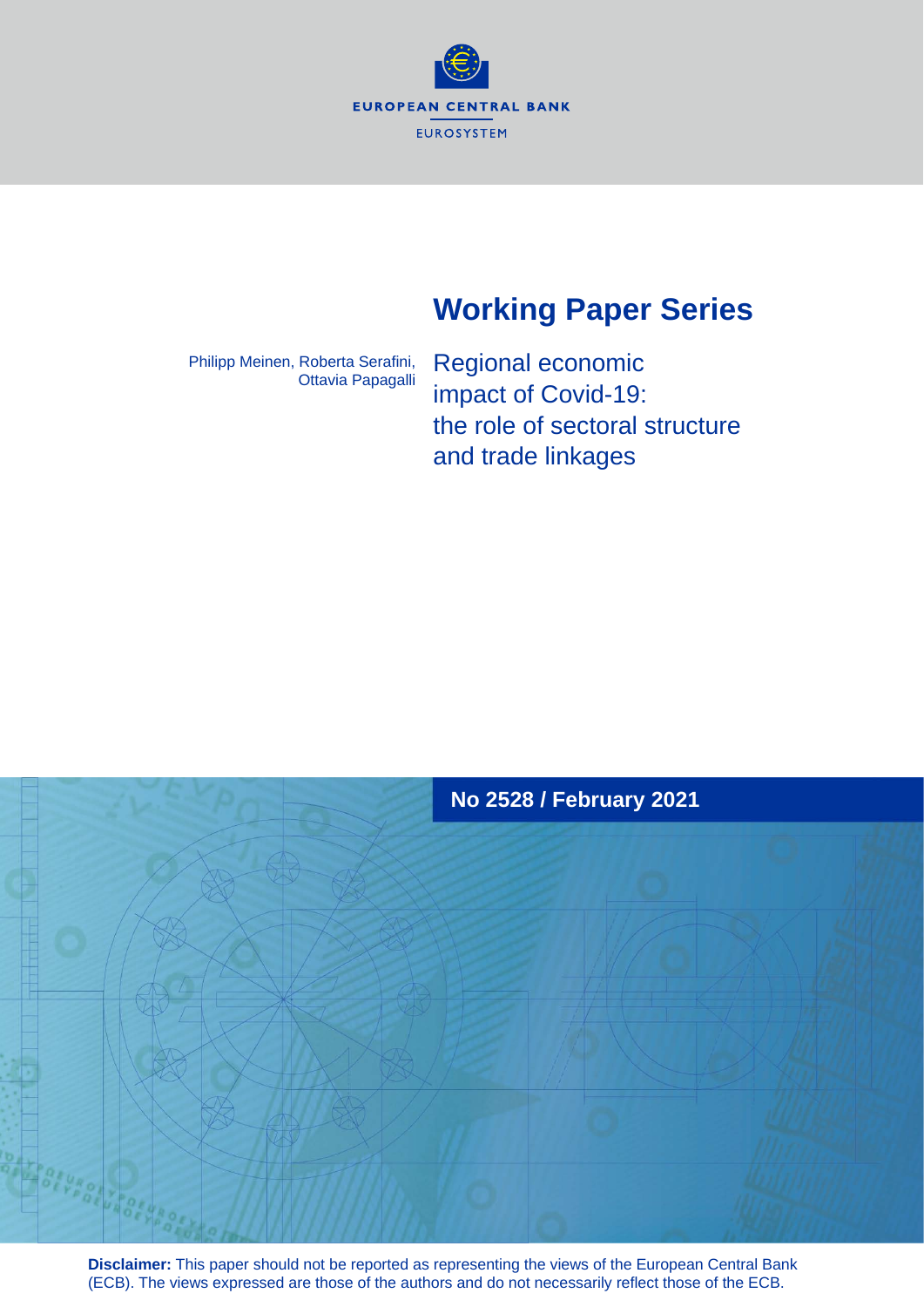#### Abstract

The paper provides an ex-post analysis of the determinants of within-country regional heterogeneity of the labour market impact of COVID-19. By focussing on the first wave of the pandemic in the four largest euro area economies, it finds that the propagation of the economic impact across regions cannot be explained by the spread of infections only. Instead, a region's economic structure is a significant driver of the observed heterogeneity. Moreover, our results suggest that a region's trade relations, both within and across countries, represent a relevant indirect channel through which COVID-19 related disruptions affect regional economic activity. In this regard, the analysis depicts vulnerabilities arising from potential disruptions of the highly integrated EU supply chains.

Keywords: COVID-19 pandemic, short-time work, input-output linkages, sectoral exposure, regional differences

JEL classification: R11, F14, J40, R15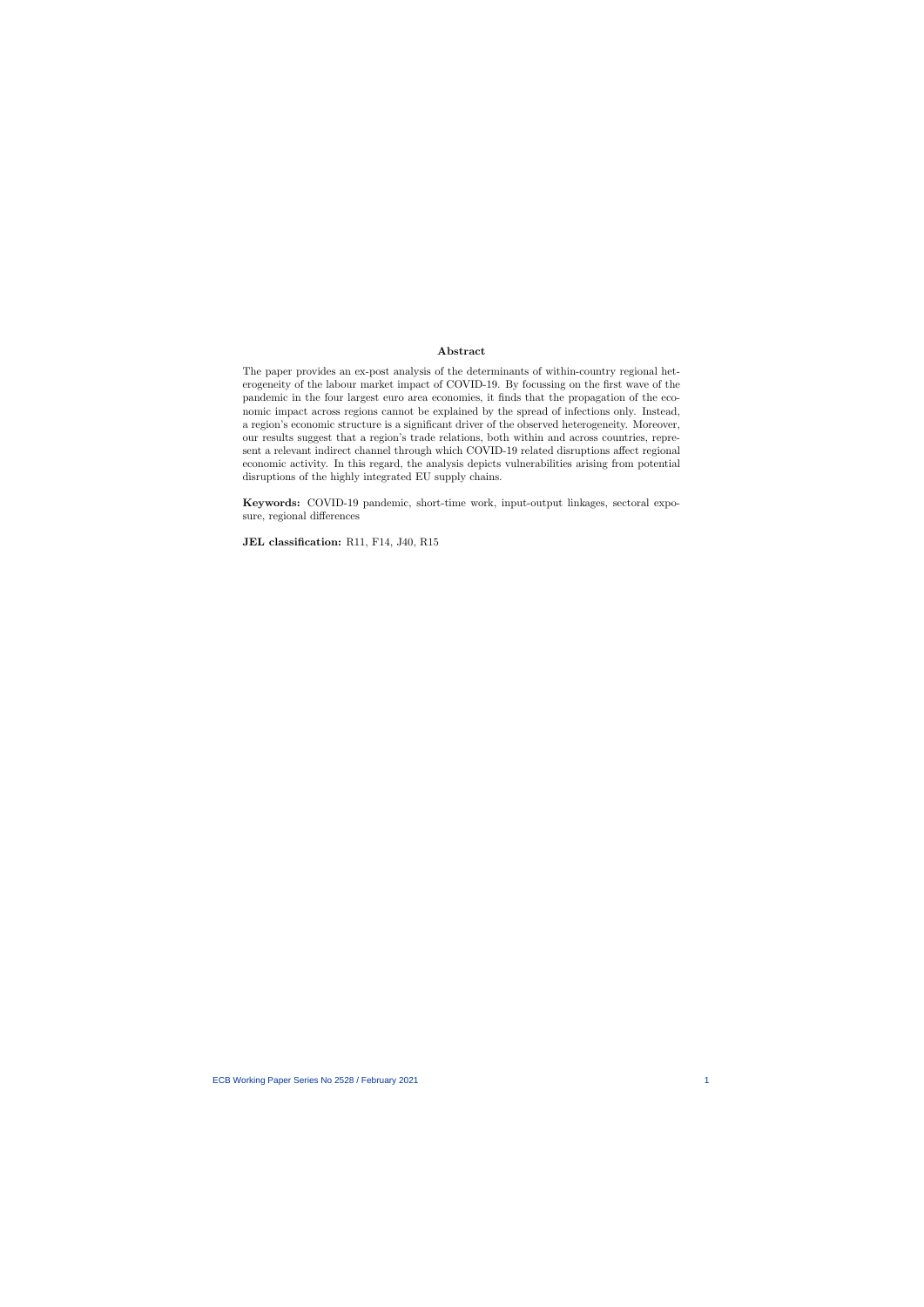### <span id="page-2-0"></span>Non-technical summary

This paper looks into the drivers of the significant regional heterogeneity of the economic impact of the COVID-19 observed in the four largest euro area economies during the earliest phase of the pandemic. We investigate how the interplay between the stringency of governments' containment measures, sectoral structure and trade linkages help explaining the within-country regional heterogeneity of the labour market impact of the pandemic, as measured by the number of employees in short-time work schemes.

In particular, we compute an indicator of regional economic exposure to COVID-19 which combines information about the susceptibility to the contagion of each economic activity and about the possibility to perform tasks remotely. In a first step, the latter is interacted with a country-wide indicator of stringency of containment measures, as a high sectoral exposure due to limited possibilities of social distancing at work and/or teleworking is likely to lead to larger economic shortfalls if combined with strict regulations, e.g. related to workplace closings. In a second step, we investigate whether a region's trade relations with other regions heavily exposed to the COVID-19 shock may imply an additional economic burden. To this end, we compute two measures of indirect exposure to the COVID-19 shock via regional exports and sourcing of intermediate goods. In both cases, we are able to account for regional trade linkages both across and within countries.

Overall, our results suggest that the propagation of the economic impact across regions cannot be explained by the regional spread of infections only. Instead, a region's economic structure is a significant driver of the observed heterogeneity. At the same time, regional trade linkages represent a relevant indirect channel of propagation of the crisis. On the one hand, this may be related to shortfalls in demand for the focal region's exports. The empirical results suggest that this channel is present only for intra-country trade. On the other hand, COVID-19 related shocks may have caused disruptions in inter-regional supply chains. Indeed, our results suggest that regions relying on intermediate goods sourced from foreign regions heavily exposed to the pandemic have experienced a significantly larger increase in the number of employees in short-time work. Further results indicate that this latter finding may be caused by disruptions in intra-EU supply chains.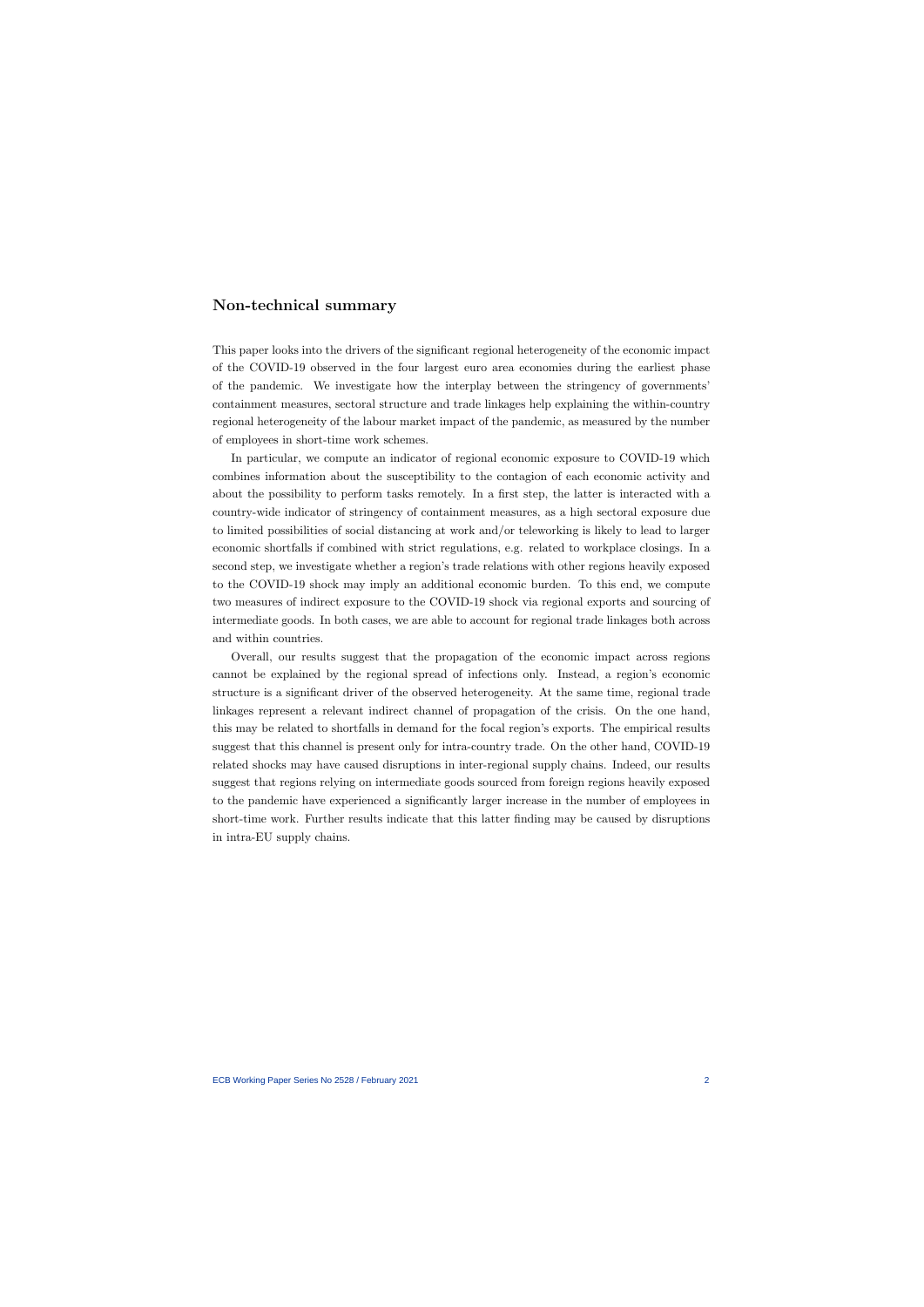### 1 Introduction

The COVID-19 pandemic was an unprecedented global health crisis which rapidly coupled with an equally unprecedented - both in scope and magnitude - global economic crisis. The latter was driven by lockdown measures which were adopted with varying intensity in several countries across the globe in order to deter the spread of the contagion. The need to rapidly "flatten the curve" led, in a very short time frame, to the partial or total shut-down of businesses, schools, cultural and sport activities, as well as to a sudden freeze in people's movement. The result was both an abrupt disruption of supply and a sharp contraction of demand, amplified by high and persistent uncertainty.

In the attempt to predict the path ahead and the possible shape of the recovery, a number of studies estimate the depth of the macroeconomic contraction based on the experience from previous crisis episodes, past epidemics and natural disasters (e.g., [Jord`a, Singh, and Taylor,](#page-18-0) [2020;](#page-18-0) [Ludvigson, Ma, and Ng,](#page-18-1) [2020;](#page-17-0) Barro, Ursúa, and Weng, 2020; [Boissay and Rungcharoenkitkul,](#page-17-1) [2020\)](#page-17-1). A growing empirical literature points to the significant cross-country heterogeneity of the incidence of COVID-19, the related governments' containment measures and their economic implications. Such heterogeneity is shown to largely depend on countries' sectoral composition of production – with a number of "non-essential" activities in the services sector being relatively more severely hit - as well as on occupation-type exposure (e.g., Béland, Brodeur, and Wright, [2020;](#page-17-2) [Dingel and Neiman,](#page-18-2) [2020;](#page-18-2) [Mongey, Pilossoph, and Weinberg,](#page-18-3) [2020\)](#page-18-3). Furthermore, small firms, more likely to become financially constrained, are shown to be relatively more exposed and vulnerable to the pandemic [\(Balduzzi, Brancati, Brianti, and Schiantarelli,](#page-17-3) [2020;](#page-17-3) [Ding, Levine,](#page-18-4) [Lin, and Xie,](#page-18-4) [2020;](#page-18-4) [Fairlie,](#page-18-5) [2020\)](#page-18-5). Finally, a number of contributions point to the role played by globalisation, via final and intermediate goods trade, in the propagation of the economic impact of the Covid-19 shock [\(Kohlscheen, Mojon, and Rees,](#page-18-6) [2020\)](#page-18-6). By simulating a global lockdown as a contraction in labour supply, [Bonadio, Huo, Levchenko, and Pandalai-Nayar](#page-17-4) [\(2020\)](#page-17-4) find that about one third of the estimated contraction in GDP is due to disruptions in global supply chains, which amplified the negative impact of the shock in those countries imposing more severe lockdowns than in the respective average trading partner. Differently from previous pandemics, in a closely integrated world, supply chain trade is argued to have exacerbated the contagion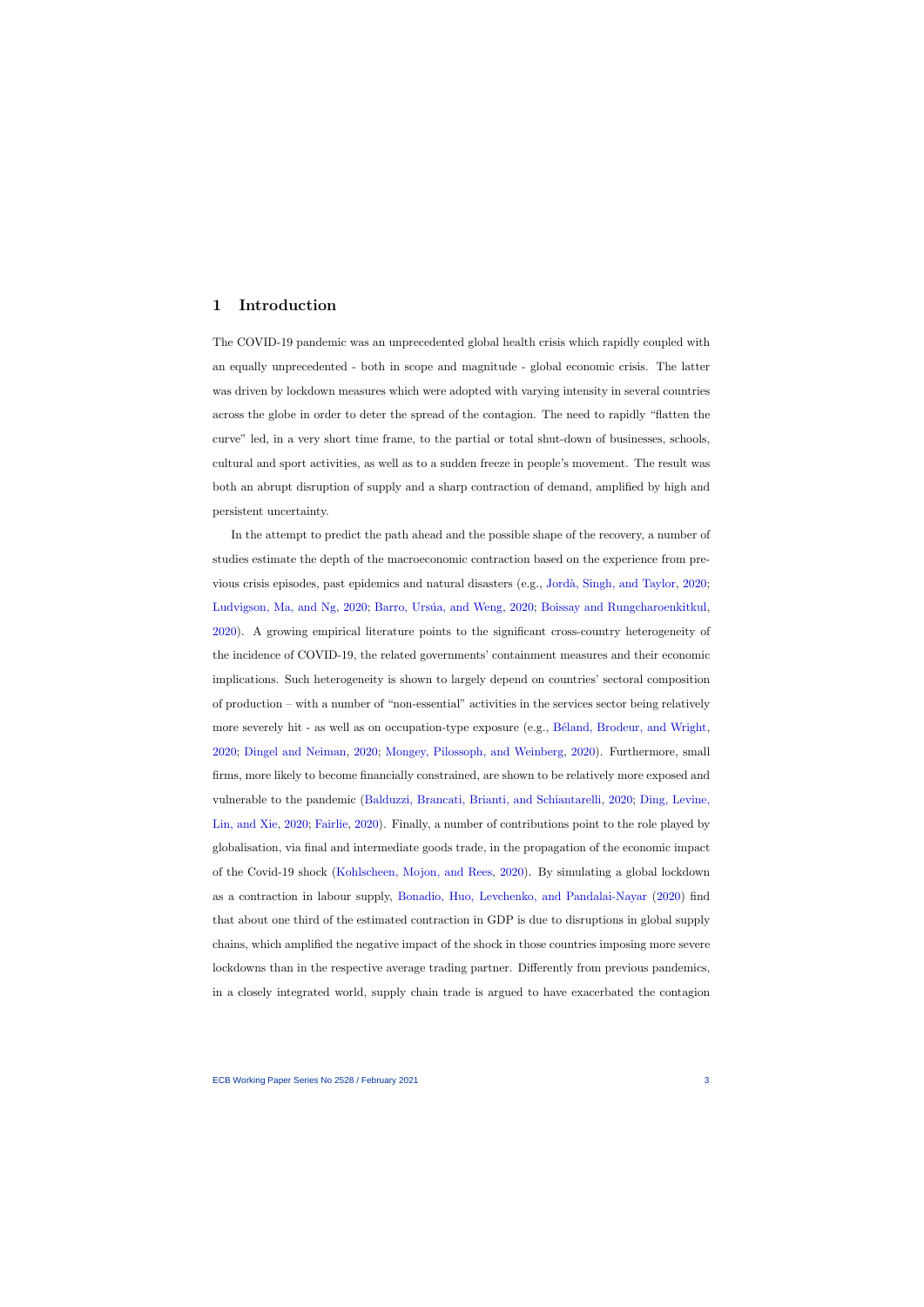[\(Sforza and Steininger,](#page-19-0) [2020\)](#page-19-0) and to represent a potential channel of "reinfection" [\(Baldwin and](#page-17-5) [Freeman,](#page-17-5) [2020\)](#page-17-5).

This paper contributes to the literature mentioned above by looking into the heterogeneous impact of the pandemic across regions, which has been relatively less explored so far also due to the limited availability of timely data with such level of granularity. In particular, we investigate how the interplay between the stringency of governments' containment measures, sectoral structure and trade linkages help explaining the within-country regional heterogeneity of the economic impact of the pandemic in the four largest euro area economies (France, Germany, Italy, and Spain) during the first quarter of 2020. The impact on activity is here captured by the number of employees in short-time work schemes (at the 2-digit region level of the NUTS classification), which at the early stage of the pandemic represented one of the main policy tools to contain mass layoffs.<sup>[1](#page-2-0)</sup> In particular, by May 2020 around 11.3 million employees in France, 10.1 million employees in Germany, 8.3 millions employees in Italy, and 4 million employees in Spain were in short-time work schemes (Müller and Schulten, [2020\)](#page-18-7).

We find that the propagation of the economic impact across regions cannot be explained by the regional spread of infections only. Instead, a region's economic structure is a significant driver of the observed heterogeneity. At the same time, regional supply chains represent a relevant indirect channel of propagation of the crisis, not only through trade with regions in other countries but also through interconnections within each economy. While available studies mainly focus on the role of trade linkages across countries, taking intra-country trade explicitly into account is in our view particularly relevant in the current context as regions with a limited incidence of the contagion (and/or a low degree of participation in global value chains) may have nevertheless taken a heavy toll on economic activity due to their dependence on other highly exposed (and/or highly integrated) regions in the same country.

The paper is structured as follows. Section 1 provides some descriptive evidence motivating our analysis. The data set and empirical strategy are presented in Section 2, followed by a description of the results in Section 3. Section 4 concludes.

<sup>&</sup>lt;sup>1</sup>As pointed out in [Ludvigson et](#page-18-1) al. [\(2020\)](#page-17-6) and in [Coibion, Gorodnichenko, and Weber](#page-17-6) (2020), differently from previous natural disasters, the COVID-19 has not translated into a destruction of physical capital but rather severely impacted the labour force.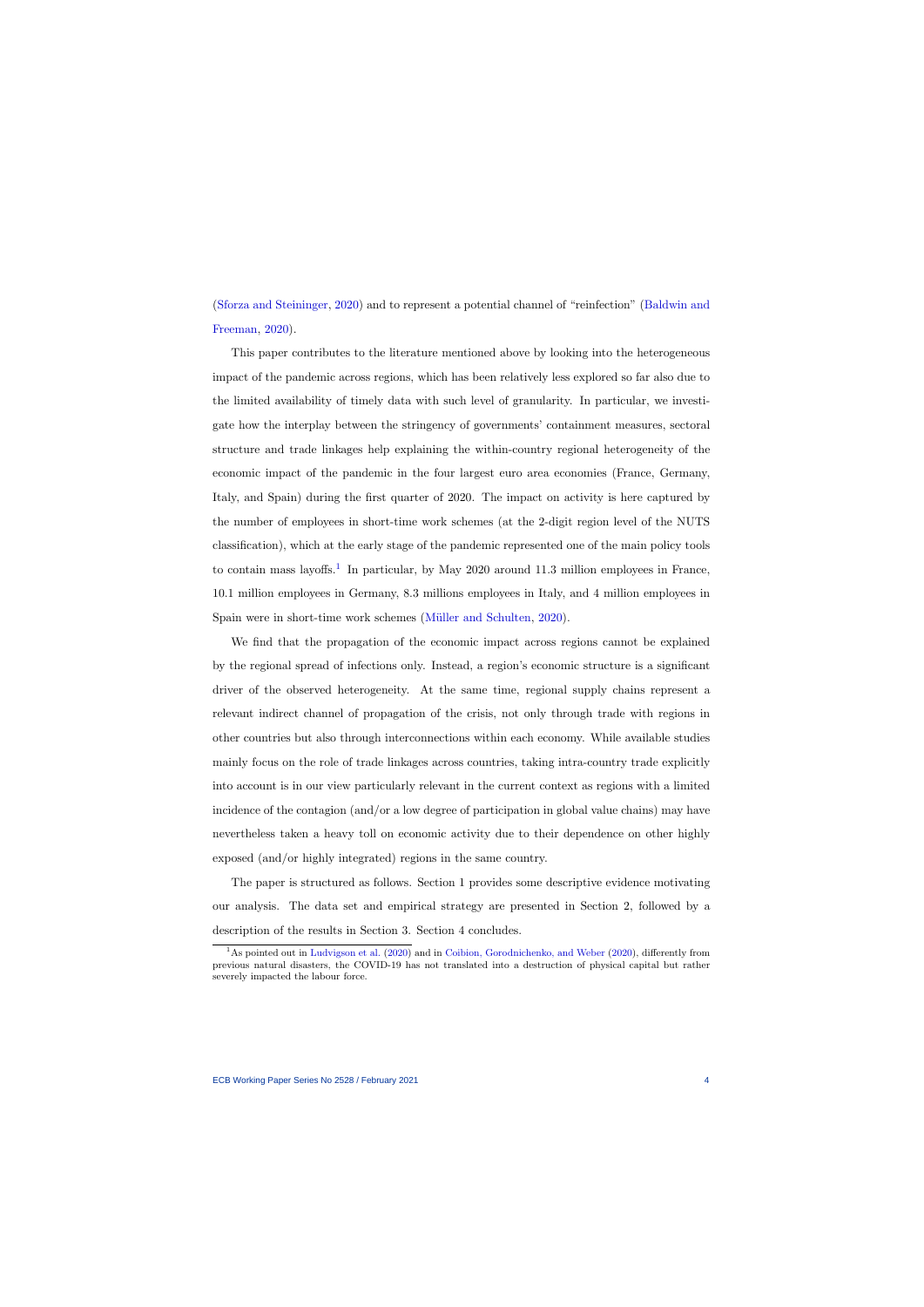# 2 Regional heterogeneity of the COVID-19 and its labour market impact

COVID-19 made its first appearance in Europe in January 2020. The first severe outbreak was in Italy, followed by Spain and France and, lastly, by Germany. With a similar pattern, in each country the phenomenon started as a local shock, soon spreading within the territory. Yet, the incidence of the pandemic remained highly heterogeneous across regions (Figure [1\)](#page-5-0).

Figure 1: Within country variation in COVID-19 infections and Employees in short-time work (STW)



<span id="page-5-0"></span>NOTES: COVID-19 infections in March and April relative to regional population. Deviation from countryspecific median. Data obtained from national sources. See Appendix [A](#page-20-0) for details about the data.





NOTES: Employees in STW schemes in March and April relative to regional population. Deviation from countryspecific median. Data obtained from national sources. See Appendix [A](#page-20-0) for details about the data.

As a result of the governments' containment measures, already in the first phase of the pandemic, the economic toll of the crisis materialized in unprecedented labour market disruptions. Figure [1](#page-5-0) shows the regional propagation of the economic impact, as measured by the number of employees in short-time work schemes (henceforth, STW), which were consistently implemented in Italy (the so-called *Cassa Integrazione Guadagni*), Spain (*Expediente de Regulación Temporal* de Empleo), France (Activité Partielle) and Germany (Kurzarbeit) and extended to a wider spectrum of beneficiaries in response to the outbreak.<sup>[2](#page-2-0)</sup> Also in this case, quite a substantial

<sup>2</sup>For the main features of the STW schemes in each country, see Table [A1](#page-20-1) in Appendix. Such schemes aim at providing temporary support during economic downturns, in order to prevent lay-offs and preserve firms' production ability. More specifically, workers are temporary dismissed – fully or via working time reduction – to be re-employed on the same terms once original conditions no longer apply, or the maximum duration of the scheme has been reached. Under STW scheme, workers receive a variable share of their salary (in our countries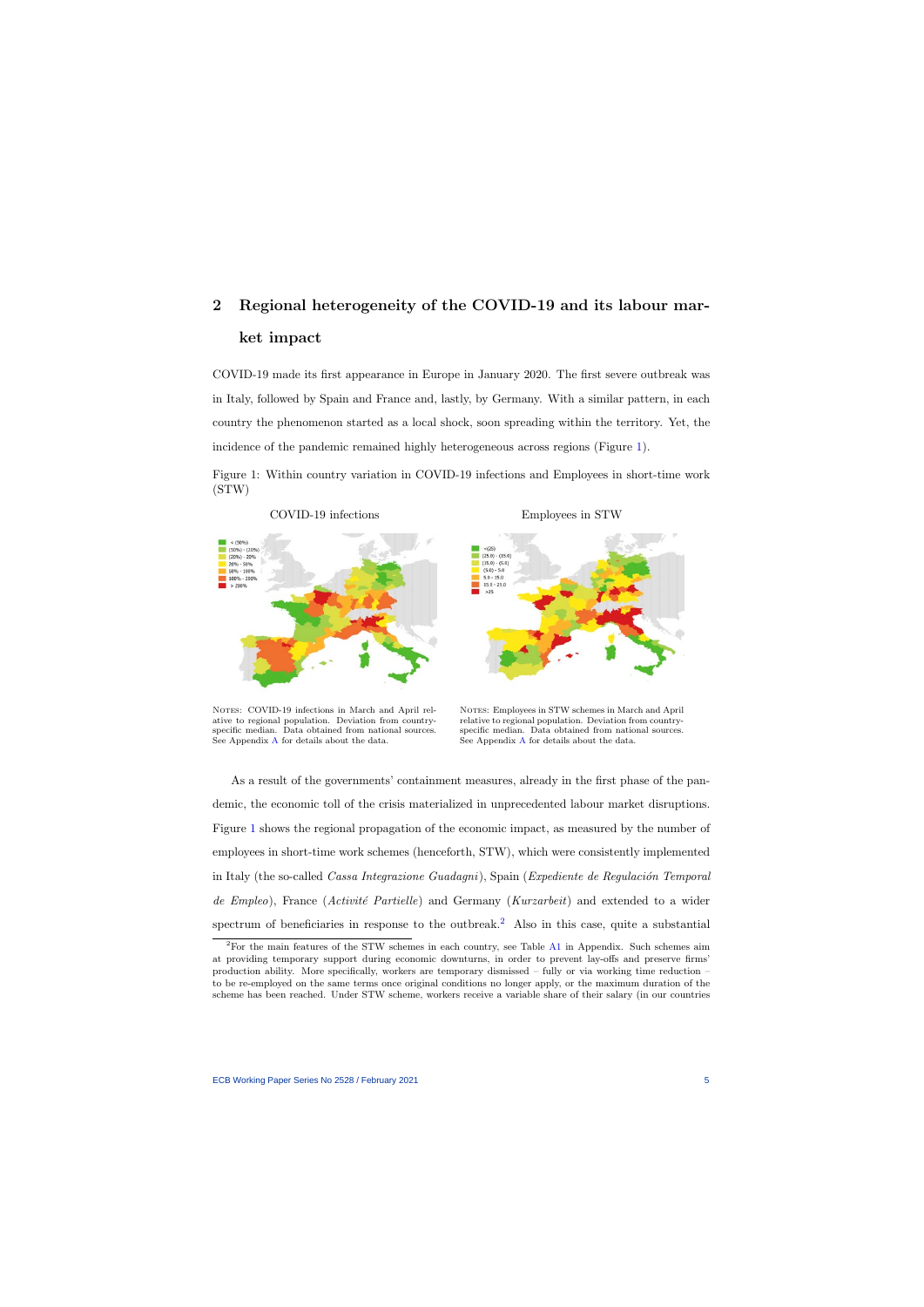regional heterogeneity emerged; it's worth nothing, however, that the pattern does not fully mirror the within-country geographical distribution of the disease, suggesting that other factors are at play. With this paper we aim at explaining the drivers of such differences.

A first candidate to explain the heterogeneous labour market impact of COVID-19 relates to the interplay between country-wide containment measures and the regions' sectoral structure. Indeed, sectors have been differently exposed to governments' restrictions depending on the extent to which social distancing could be ensured and/or activities could be performed remotely. In order to capture this channel of regional exposure, we make use of two distinct sets of information. The first one is an indicator which informs about the susceptibility to the contagion of each economic activity at the 2-digit level of the Statistical Classification of Economic Activities (NACE), developed by the Italian National Institute for Insurance against Accidents at Work [\(INAIL,](#page-18-8) [2020\)](#page-18-8). In particular, the latter assigns a sectoral risk score based on the extent to which workers are directly exposed to the virus (the highest score being for personnel working in hospitals); social distancing can be guaranteed while being at work; the workers' activities entail contacts with third parties. Since this indicator does not account for the possibility to still carry out some activities remotely via smart working, we consider an additional sectoral indicator of "teleworkability", which we obtain from [Dingel and Neiman](#page-18-2) [\(2020\)](#page-18-2).[3](#page-2-0) Both the INAIL and the teleworkability indicators are converted into ordinal scale with three categories (low, medium, high) according to the variables' distributions, with sectors allocated as in Table [1.](#page-7-0) By averaging the two indicators and aggregating the sector-specific measure to the region level, by applying sectoral employment shares at the NUTS2 region level from the Eurostat's Labour Force Survey (LFS), we end up with the Exposure variable (at the country-region level) shown in Figure [2.](#page-7-1)

sample, ranging from 60 to 100 percent) which is covered by a public allowance. As outlined in Table [A1,](#page-20-1) we usually have information about the number of employees in STW schemes, except for Italy, where the information is provided in hours worked, which we convert in number of persons assuming an average working time of 40 hours a week. Moreover, in the case of Germany and France, we use totals of STW cases in March and April, while in Italy and Spain we consider the cases reported in April. This choice is based on data availability and recommendations on the use of these data made by national sources. Also because of these country-specific features, in this study we focus on explaining within country variation in employees in short-time work and do not investigate potential drivers of cross-country heterogeneity.

<sup>&</sup>lt;sup>3</sup>More specifically, [Dingel and Neiman](#page-18-2) [\(2020\)](#page-18-2) provide an indicator informing about the share of jobs that can be done remotely by sector; here we converted US NAICS codes into the European NACE classification codes, and aggregate industries in order to match the sectoral breakdown in Eurostat's Labour Force Survey, which provides us with region-specific sectoral employment shares. Note that both the risk score and the teleworkability score are based on country specific information (Italy in the first case, US in the second). The implicit assumption we are making here is that these indicators mainly relate to deep sectoral features, rather than country-specific aspects.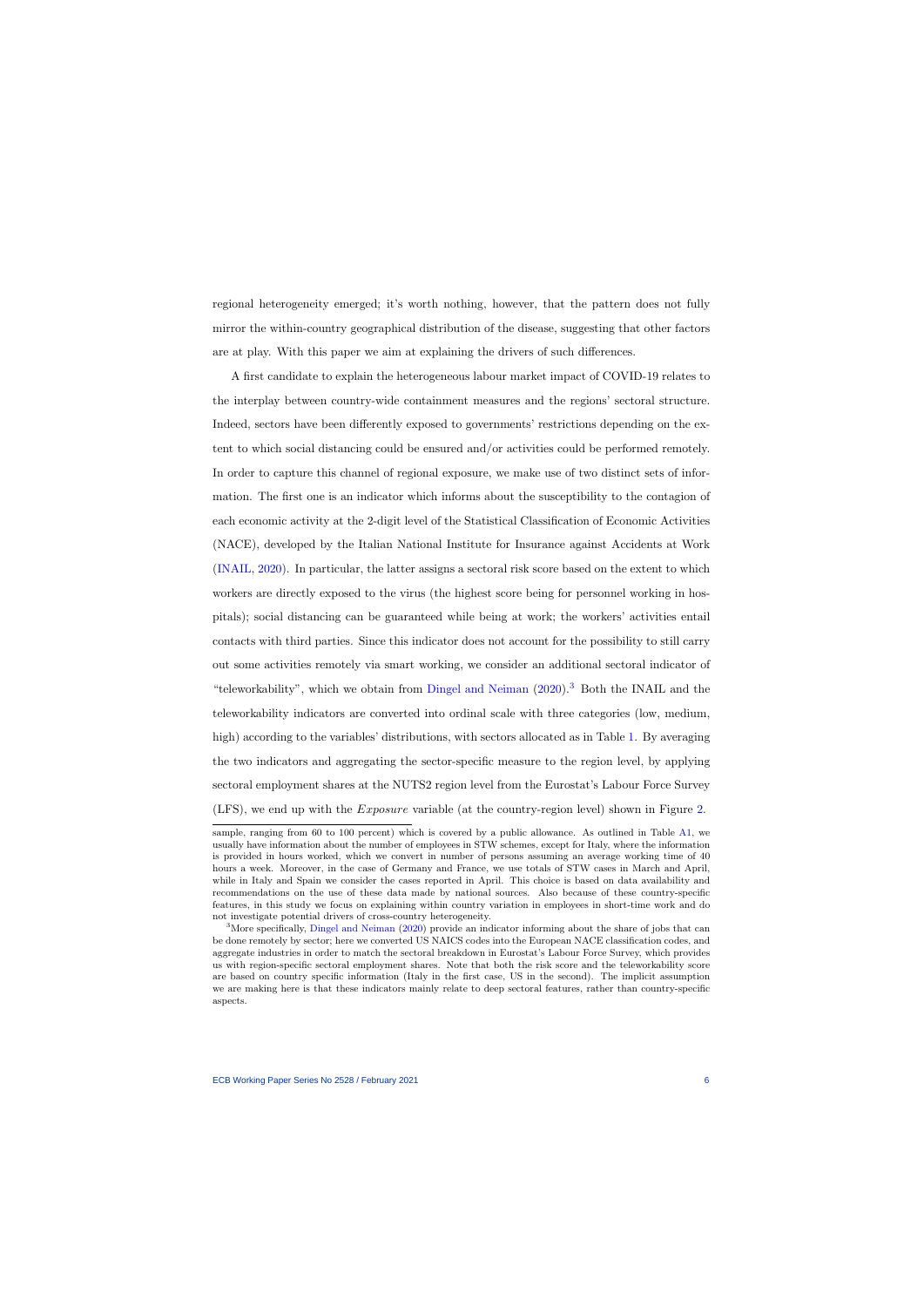|                                  |        | Degree of Teleworkability    |                                 |                                         |  |  |
|----------------------------------|--------|------------------------------|---------------------------------|-----------------------------------------|--|--|
|                                  |        | Low                          | Medium.                         | High                                    |  |  |
| <b>INAIL</b><br>sectoral<br>risk | Low    | Agriculture;<br>Construction |                                 | Financial and insurance;<br>Real estate |  |  |
|                                  | Medium | Manufacturing                | Professional services           | Information and<br>communication        |  |  |
|                                  | High   | Retail and<br>wholesale      | Art, sport and<br>entertainment |                                         |  |  |

Table 1: Measure of sectoral exposure to the COVID-19 shock

NOTES: see Table [A2](#page-21-0) for details

<span id="page-7-0"></span>Figure 2: Sectoral exposure (across NUTS2 regions) and stringency of containment measures (across countries)



<span id="page-7-1"></span>NOTES: Measure based on information about sectoral exposure to COVID-19 (from INAIL and "teleworkability" from [Dingel and Neiman](#page-18-2) [\(2020\)](#page-18-2), aggregated to the regional level using a region's sectoral employment shares from Eurostat's labour force survey. Each category in the figure refers to a quantile of the variable's distribution. See Appendix [A](#page-20-0) for details about the data.

Stringency of containment measures



NOTES: Average of daily measures related to workplace closings, limits to private gatherings, "shelter-in-place" orders, and restrictions on internal movements until April 2020, obtained from Oxford COVID-19 Government Response Tracker. Each category in the figure refers to a quantile of the variable's distribution. See Appendix [A](#page-20-0) for details about the data.

As for the containment measures adopted in different countries, we make use of four subindicators available at daily frequency from the Oxford COVID-19 Government Response Tracker [\(Hale, Angrist, Cameron-Blake, Hallas, Kira, Majumdar, Petherick, Phillips, Tatlow, and Web](#page-18-9)[ster,](#page-18-9) [2020\)](#page-18-9), namely workplace closings, limits to private gatherings, shelter-in-place orders and restrictions on internal movements. We focus on countrywide measures over the period March to April 2020 of these four daily indicators which range from 0 to 3 (in part after rescaling).<sup>[4](#page-2-0)</sup> Our

<sup>4</sup>As the aim is to focus the impact of lockdown measures in the early stage of the pandemic, we do not include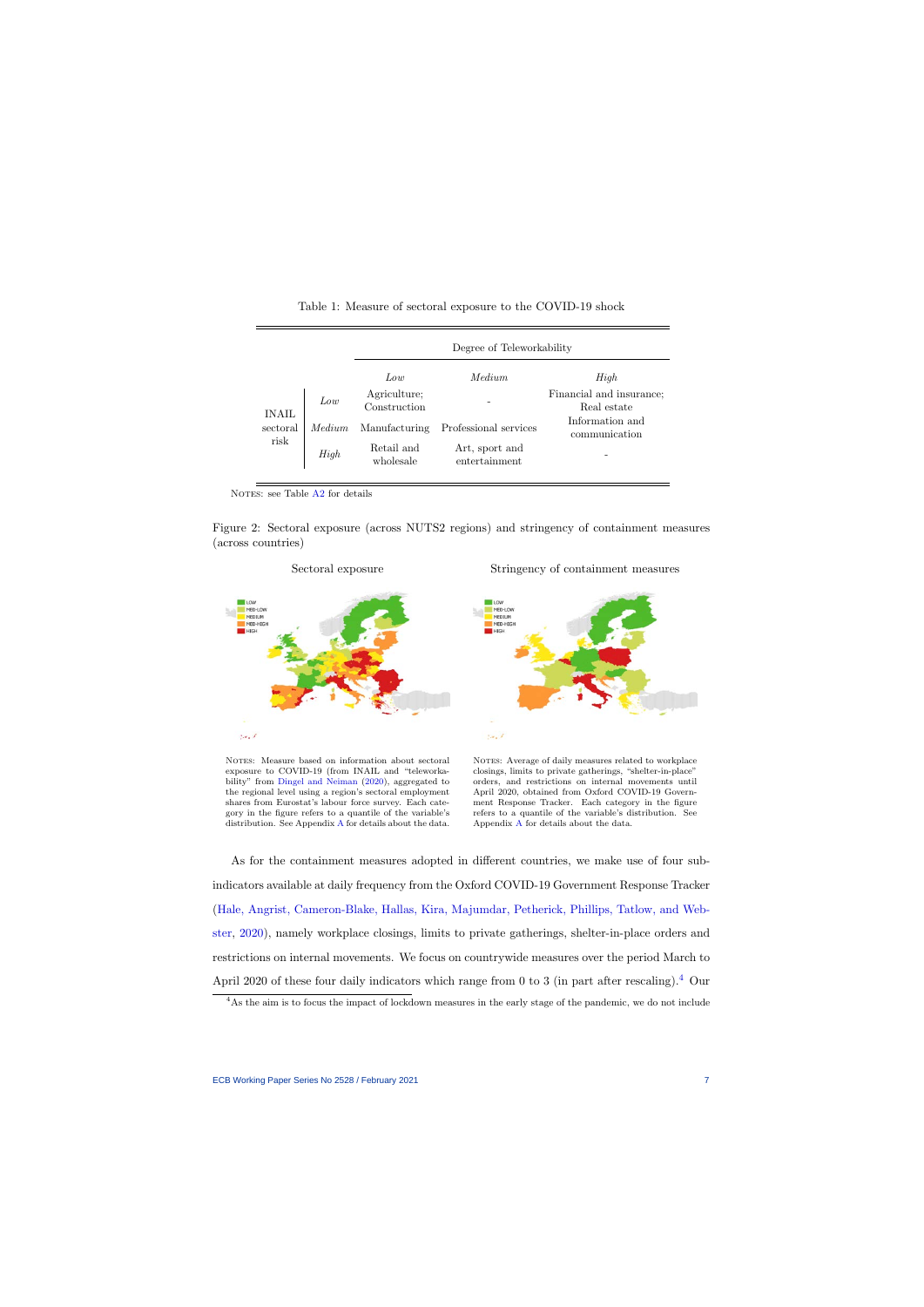synthetic indicator of *Stringency* (of containment measures) - computed as a simple average of the four sub-indicators just mentioned – varies significantly across countries, as shown in Figure [2.](#page-7-1)





<span id="page-8-0"></span>NOTES: Based on regional input-output tables from [Thissen](#page-19-1) et al. [\(2019\)](#page-19-1), using export flows that amount to at least 100,000 Euro. See main text and Appendix [A](#page-20-0) for details about the construction of the figure and the data. The size of a region's node corresponds to total exports, while the colour refers to so-called eigenvector centrality and ranches from blue (low centrality) to yellow (high centrality). Eigenvector centrality is a measure of the influence of a node in a network, considering the degree to which a node is connected to many other nodes, which are themselves connected to many other nodes.

Beyond the direct impact related to the sectoral structure, regions may have been also indirectly affected by the pandemic via trade linkages. A visual inspection of trade flows among regions in all European Union countries - based on the regional input-output (RIO) tables from [Thissen et al.](#page-19-1)  $(2019)^{5}$  $(2019)^{5}$  $(2019)^{5}$  $(2019)^{5}$  - indeed shows that selected regions are central in the trade network both in terms of size of trade flows and in terms of number of interconnections with other regions which are themselves central, suggesting that shocks to these areas may have potentially in our analysis information on the fiscal, monetary and financial policy measures taken to mitigate the effect of

inputs from other regions as well as is exporting its products (both services and goods) to other regions.

the lockdown.  ${}^{5}$ Regional input-output tables refer to the year 2013 and inform to what extent a region is sourcing intermediate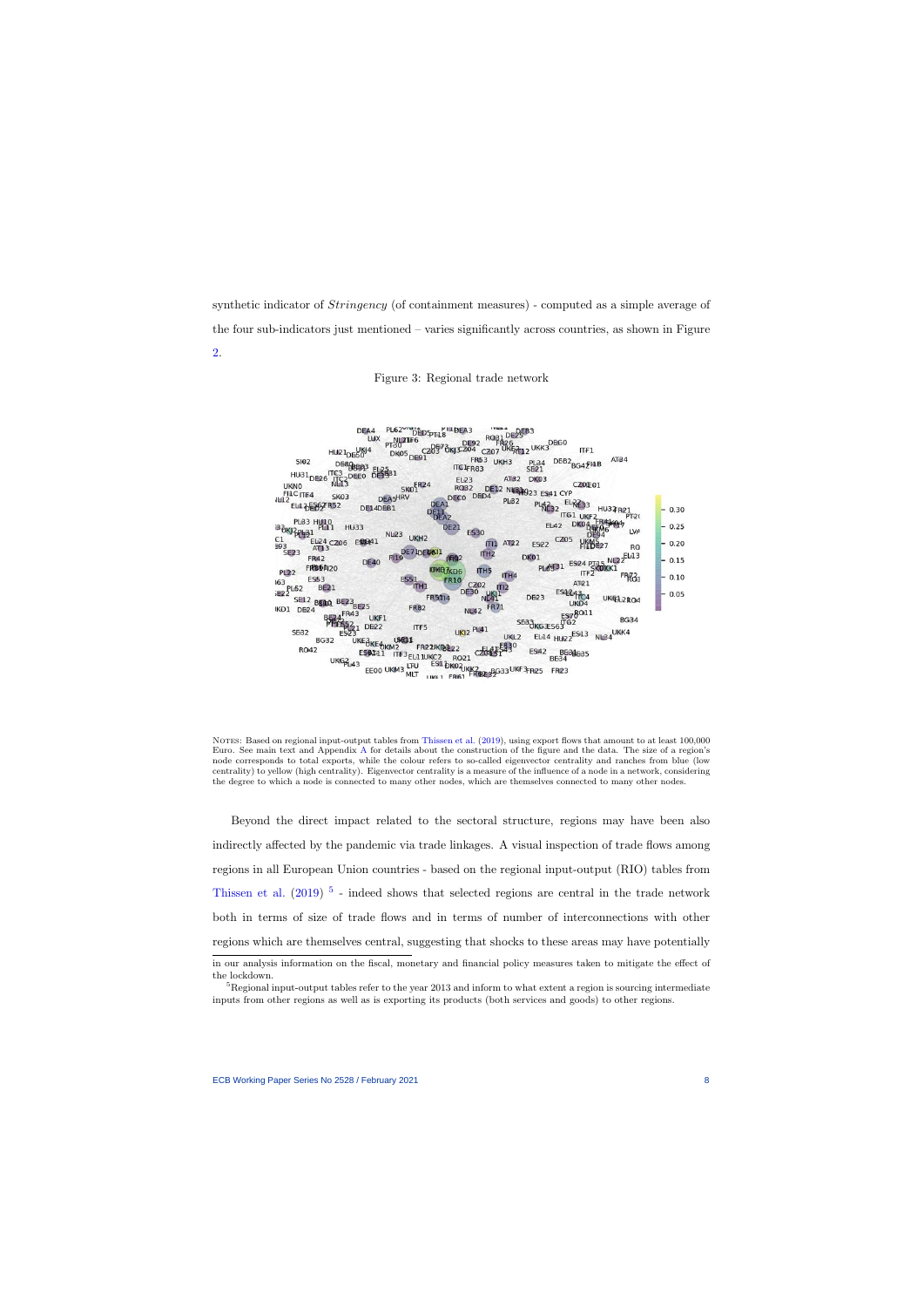



Downstream multiplier: other dom. regions Upstream multipliers: other dom. regions

Downstream multipliers: foreign regions Upstream multipliers: foreign regions

<span id="page-9-0"></span>

Notes: Based on regional input-output tables from [Thissen et al.](#page-19-1) [\(2019\)](#page-19-1). See the main text for details about the computation of the multipliers.

significant spillover effects (Figure [3\)](#page-8-0). Some of these regions were among the areas where the incidence of contagion was the highest.

Indeed, regional supply chains represent a powerful channel of propagation of the crisis, through international trade as well as interconnections within each country, as can be shown by means of so called output multipliers computed using again the RIO tables from [Thissen](#page-19-1) [et al.](#page-19-1) [\(2019\)](#page-19-1). Output multipliers inform about the aggregate increase in gross output (measured in euros) per euro of additional output in a specific region (see, e.g., [Izquierdo, Moral-Benito,](#page-18-10) [and Prades,](#page-18-10) [2019\)](#page-18-10). These multipliers can be distinguished into downstream propagation (i.e.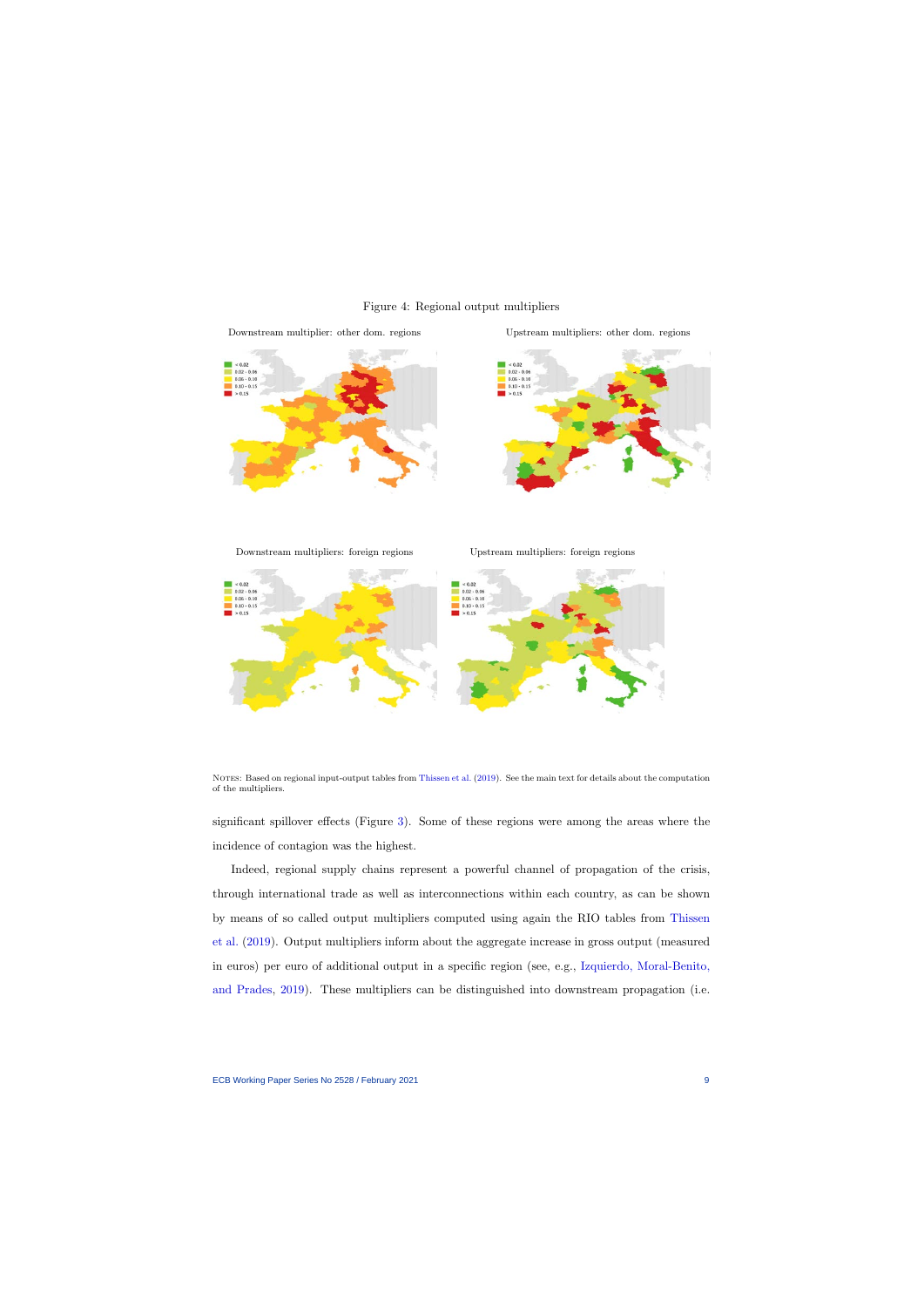supply-driven shocks) and upstream propagation (i.e., demand-driven shocks), and decomposed into the effect related to the domestic economy and to foreign countries. Figure [4](#page-9-0) shows quite significant regional heterogeneity in these multipliers, with some regions standing out as systemic in terms of their aggregate impact. This is the case, for instance, in the South of Germany and the North of Italy, which present relatively high downstream and upstream multipliers, for both the domestic economy and the other countries.<sup>[6](#page-2-0)</sup> Such heterogeneity is another motivation for us to investigate the potential role of regional trade links in propagating the economic impact of the pandemic across regions.

### 3 Empirical approach

In this section, we lay out the empirical approach to investigate the regional economic impact of the COVID-19 shock and the role of trade linkages in transmitting this shock also to other regions.

Our empirical strategy has two purposes. First, we investigate the direct economic impact of a region's exposure to the COVID-19 shocks and applied containment measures. To be more precise, in the first step, we consider the measure of regional exposure introduced above (termed Exposure) and its interaction with the country-wide indicator of the stringency of containment measures (termed Stringency) in order to investigate the direct economic impact of COVID-19. The rationale for including this interaction term is that a high sectoral exposure (e.g., due to limited possibilities of social distancing at work and / or teleworking) is likely to lead to larger economic shortfalls if combined with strict containment measures (e.g., related to workplace closings and / or shelter-in-place orders). In particular, we are estimating the following model

<span id="page-10-0"></span>
$$
y_{cr} = \beta_1 Exposure_{cr} + \beta_2 Exposure_{cr} \times Stringency_c + \beta_3 IDE_{cr}^{ex} + \beta_4 IDE_{cr}^{im} + x_{cr}'\beta_5 + \gamma_c + \epsilon_{cr},
$$
(1)

<sup>&</sup>lt;sup>6</sup>Multipliers are computed using the Leontief matrix  $B = (I - A)^{-1}$ , where A is the matrix of input requirements (see [Izquierdo et al.,](#page-18-10) [2019\)](#page-18-10). We treat the EU (plus the RoW component) as one large economy and generate  $B$ as a 268 × 268 matrix, where each element refers to a region in the EU and the RoW residual. The downstream output multipliers (from supplier regions to customer regions) are obtained by summing over rows of B, while upstream output multipliers (from customers to suppliers) are computed by summing over columns of B.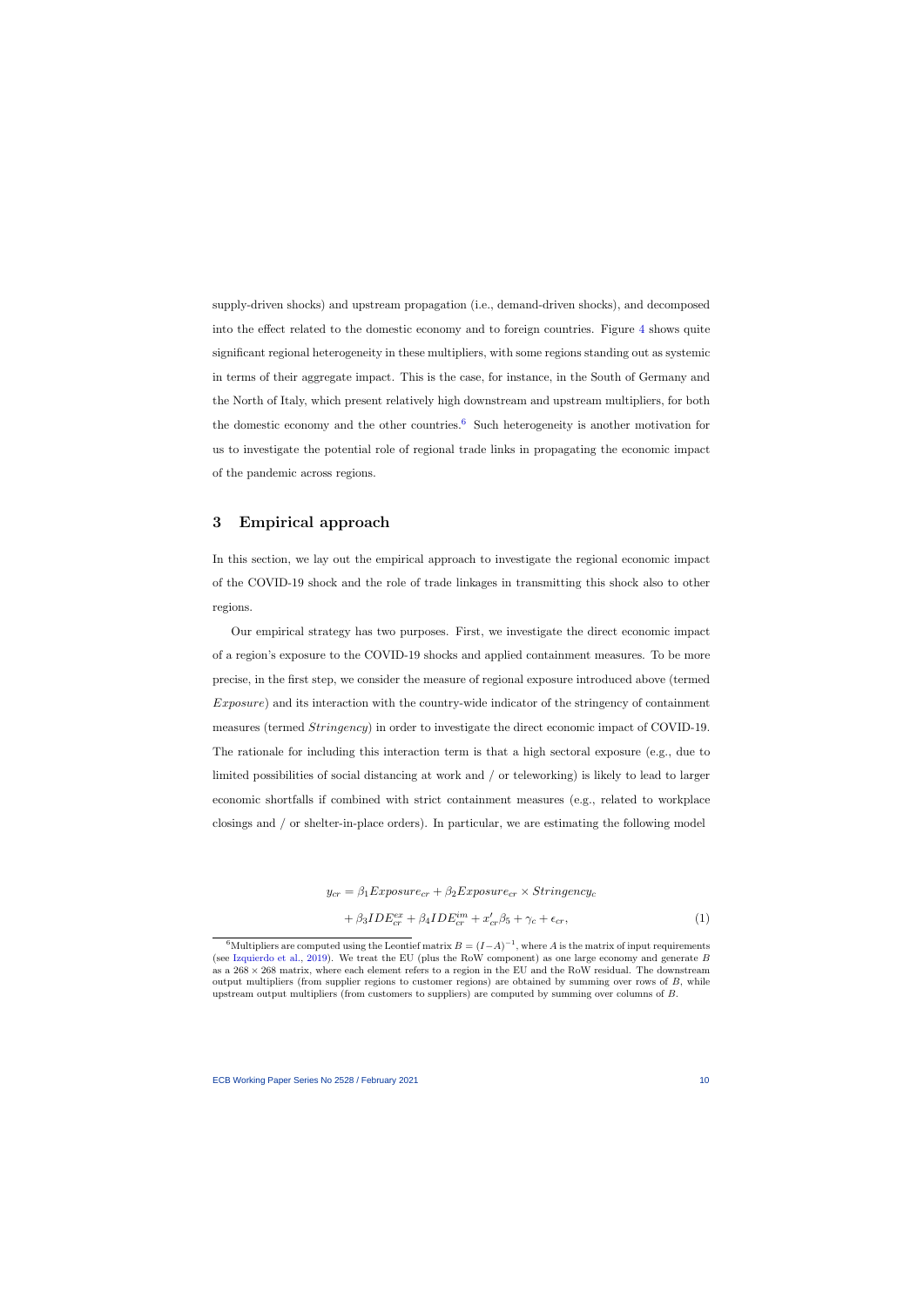where  $y_{cr}$  is the outcome variable of interest introduced before; i.e., the (cumulated) number of persons in short-time work in region r located in country c by the end of April.  $x'_{cr}$  is vector of control variables, which includes regional average income (GDP per capita) and population (for the year 2018) as well as information about a region's exposure to COVID-19 based on the cumulative number of people infected with the virus by the end of April. Besides, we always control for country fixed effects  $(\gamma_c)$  in order to account for differences in the institutional framework of the short-time work schemes in the four countries under investigation.[7](#page-2-0) We thus exploit within country variation in the regional sectoral exposure to COVID-19 in order to investigate the direct economic effects of the containment measures. Note that we estimate equation [\(1\)](#page-10-0) using a Poisson model with robust standard errors to account for the fact that the dependent variable counts the number of persons in short-time work.

Second, we address the question of whether a region's trade relations with other regions heavily exposed to the COVID-19 shock may imply an additional economic burden. To this end, we exploit the regional input-output table introduced above to compute two measures of indirect exposure to the COVID-19 shock via regional exports  $(ID E_{cr}^{ex})$  and sourcing of intermediate goods  $(ID E<sub>cr</sub><sup>im</sup>)$ . Regarding the former, we assess the role of the regional exposure and the stringency of containment measures in the focal region's export markets. More specifically, we compute a variable that capture this indirect effect as follows:

$$
IDE_{cr}^{ex} = \sum_{jk \neq cr} b_{cr,jk} \times Expasure_{jk} \times Stringency_j,
$$

where  $b_{cr,jk}$  informs about the share of output (both goods and services) of focal region cr sold to partner region jk in  $cr$ 's total output. Hence, this proxy allows us to investigate whether regions with a larger share of output sold to other regions with a high exposure to the COVID-19 shock are experiencing larger increases in the number of short-time workers, after controlling for the focal region's direct exposure to the COVID-19 shock. Importantly, a region's trade partners may be both belonging to the same country (i.e.,  $c = j$ ) and to other countries (i.e.,  $c \neq j$ ) and

<sup>7</sup>Cross-country differences in the number of persons in short-time work schemes likely reflect differences in implementation details which we do not try to measure in this study. Hence, the empirical model always includes country fixed effects. The appendix presents more details about the short-time work schemes in each country under investigation.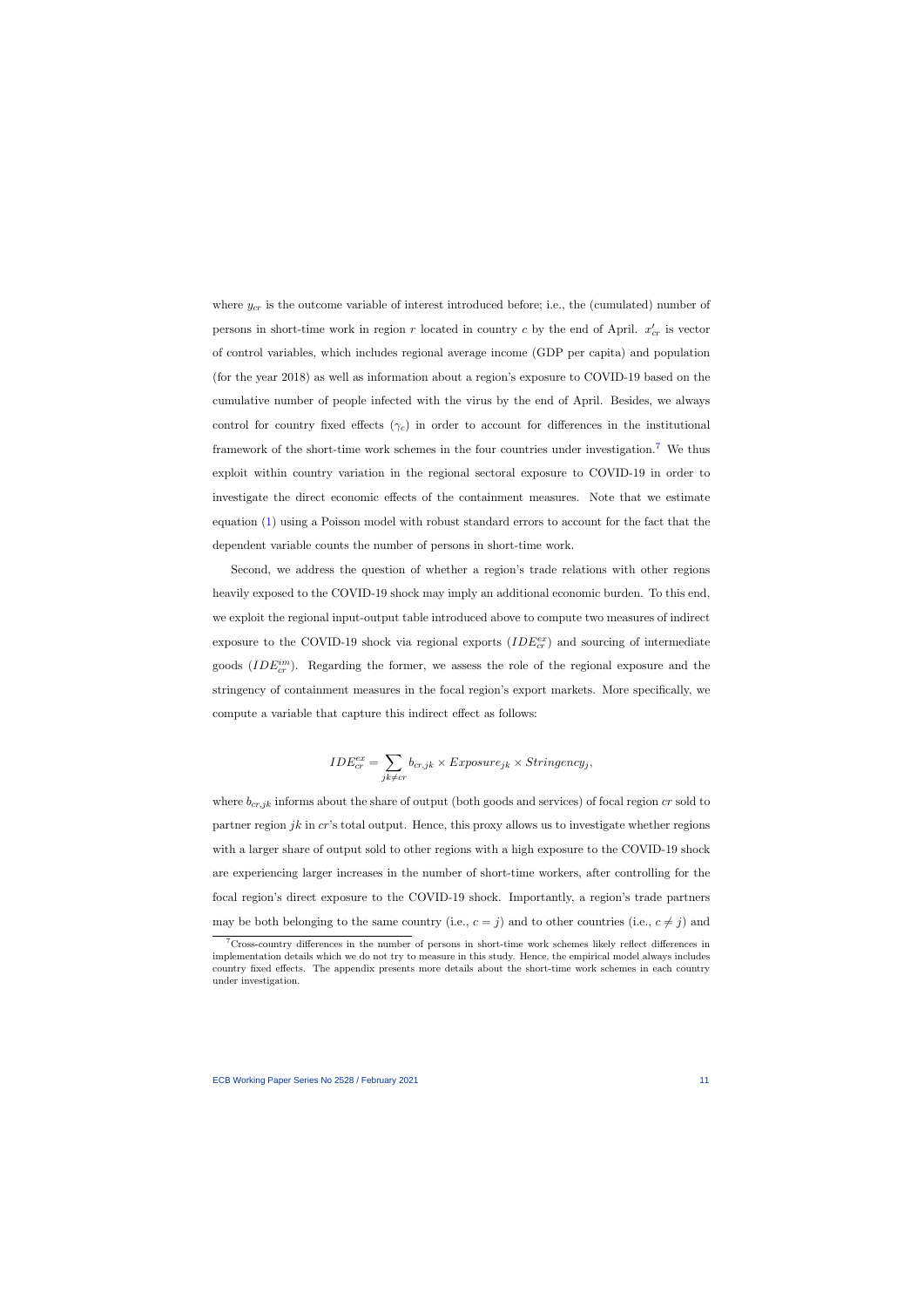our data enables us to distinguish the effects accordingly.[8](#page-2-0)

In order to also account for the role of disruptions in inter-regional supply chains, we generate a measure of other regions' exposure to the COVID-19 shock on the focal region through backward linkages in supply chains:

$$
IDE_{cr}^{im} = \sum_{jk \neq cr} a_{jk,cr} \times Exposure_{jk} \times Stringency_j,
$$

where  $a_{ik,cr}$  informs about the amount of inputs supplied by region jk required to produce one unit of output in region cr. As before, we use this share  $a_{jk,cr}$  as weight when summing up the regional exposure – as measured by the interaction between  $Exposure_{jk}$  and  $Stringency_j$  – across cr's trade partners. Moreover, we will again exploit the richness of the applied regional data in order to distinguish the effects of supply chain disruptions into national and international effects.

Table [A4](#page-22-0) in the appendix presents summary statistics for the variables used in the empirical analysis.

### 4 Results

We present the main results in Table [2.](#page-13-0) We first discuss the role of the control variables. In column 1, besides country fixed effects, we only control for the number of regional COVID-19 cases and obtain a large positive and significant coefficient. As expected, the coefficient magnitude shrinks when including regional population in the model (column 2), while it remains positive and statistically significant. However, once the average income in the region is taken into account (column 3) the coefficient of COVID-19 cases becomes insignificant. This may be explained by the fact that most regions heavily affected in terms of number of infections in the countries under investigation tend to be relatively rich regions (e.g., regions in Northern Italy, Southern Germany and regions including the Paris and Madrid areas).

In column 4, we add to the model the measure of exposure based on the regions' sectoral

<sup>&</sup>lt;sup>8</sup>The regional input-output tables that we use in order the compute these indirect exposure variables inform about trade relations between all EU NUTS-2 regions and one rest-of-the-world (RoW) component. In order to measure the exposure and stringency in the rest of the world, we use data for the US, which is an important trade partner for EU countries.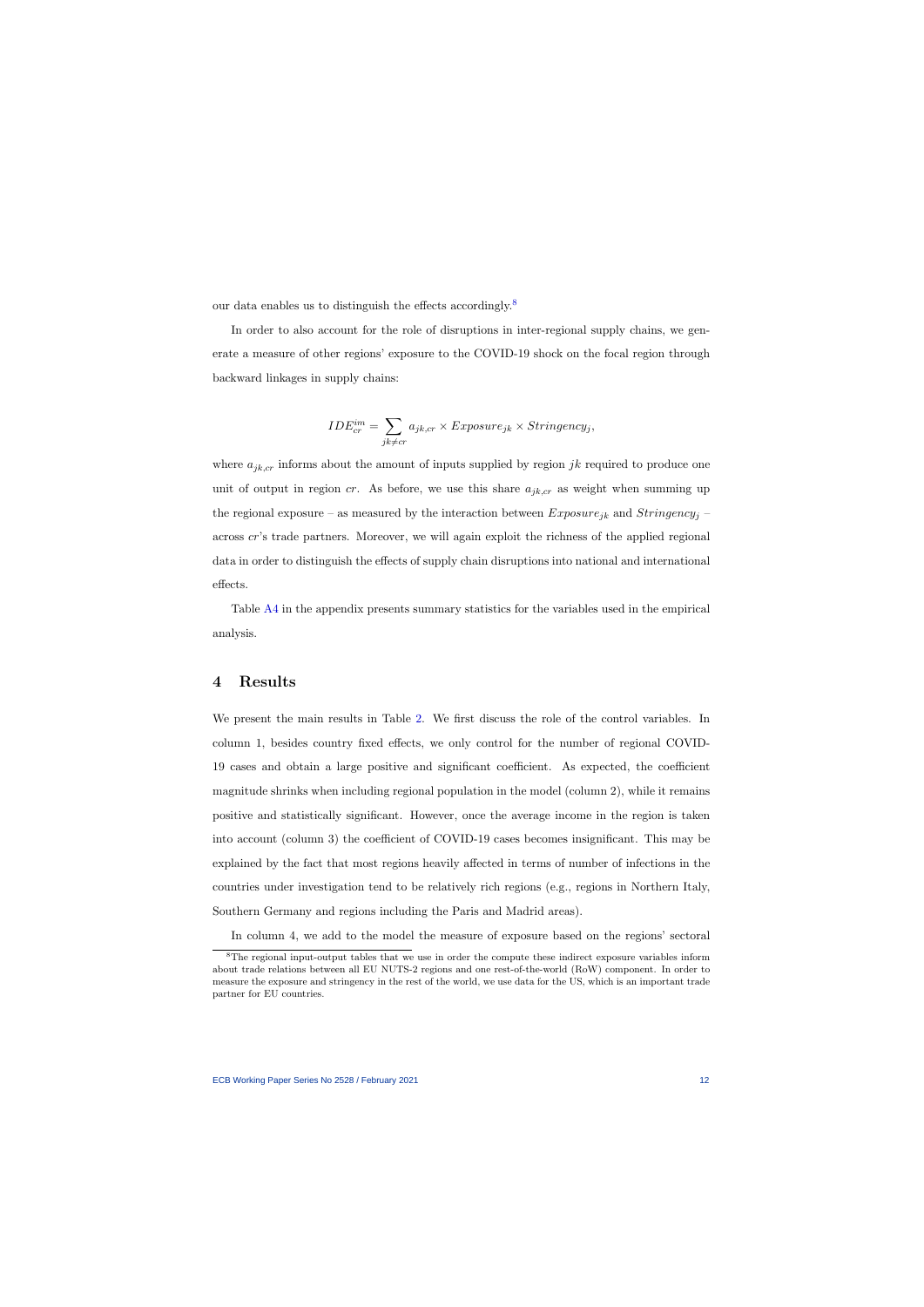<span id="page-13-0"></span>

| (7)                                                                                                              |
|------------------------------------------------------------------------------------------------------------------|
|                                                                                                                  |
| $0.265***$                                                                                                       |
| (0.047)                                                                                                          |
|                                                                                                                  |
| $0.106***$                                                                                                       |
| (0.034)                                                                                                          |
|                                                                                                                  |
|                                                                                                                  |
| (0.057)                                                                                                          |
|                                                                                                                  |
|                                                                                                                  |
|                                                                                                                  |
|                                                                                                                  |
|                                                                                                                  |
|                                                                                                                  |
|                                                                                                                  |
|                                                                                                                  |
|                                                                                                                  |
|                                                                                                                  |
|                                                                                                                  |
|                                                                                                                  |
|                                                                                                                  |
|                                                                                                                  |
|                                                                                                                  |
| $0.091***$                                                                                                       |
| (0.029)                                                                                                          |
|                                                                                                                  |
| $-0.018$                                                                                                         |
|                                                                                                                  |
|                                                                                                                  |
| 0.032                                                                                                            |
| (0.022)                                                                                                          |
|                                                                                                                  |
| $0.872***$                                                                                                       |
| (0.056)                                                                                                          |
|                                                                                                                  |
| $0.149***$                                                                                                       |
| (0.030)                                                                                                          |
|                                                                                                                  |
|                                                                                                                  |
|                                                                                                                  |
| $0.113**$<br>$-0.047$<br>(0.077)<br>$-0.049$<br>(0.056)<br>$-0.008$<br>(0.030)<br>(0.040)<br>100<br>0.984<br>Yes |

Table 2: Main results

NOTES: The Table presents Poisson regressions. The dependent variable is the (cumulated) number of persons in short-time work scheme in NUTS2 regions in France, Germany, Italy, and Spain by end of April. All variables are standardised to have a mean of zero and standard deviation of one. Robust standard errors in parentheses: \*\*\* p<0.01, \*\* p<0.05, \* p<0.1. McFadden's pseudo R-squared is computed as 1-ll(model)/ll(null) where ll refers to the log likelihood.

structure and obtain a highly significant and positive coefficient. Since all right-hand-side variables are standardised, the coefficient magnitude implies that a region with a one standard deviation higher exposure measure experiences 30% more persons in short-time work. Moreover, the impact of the regional exposure variable increase in the stringency of containment measures as indicated by the positive and significant interaction term in column 5. Overall, these results therefore suggest that a region's economic structure is an important determinant of the economic consequences of COVID-19 containment measures.

In the remaining two columns of Table [2,](#page-13-0) we investigate whether a region's trade links play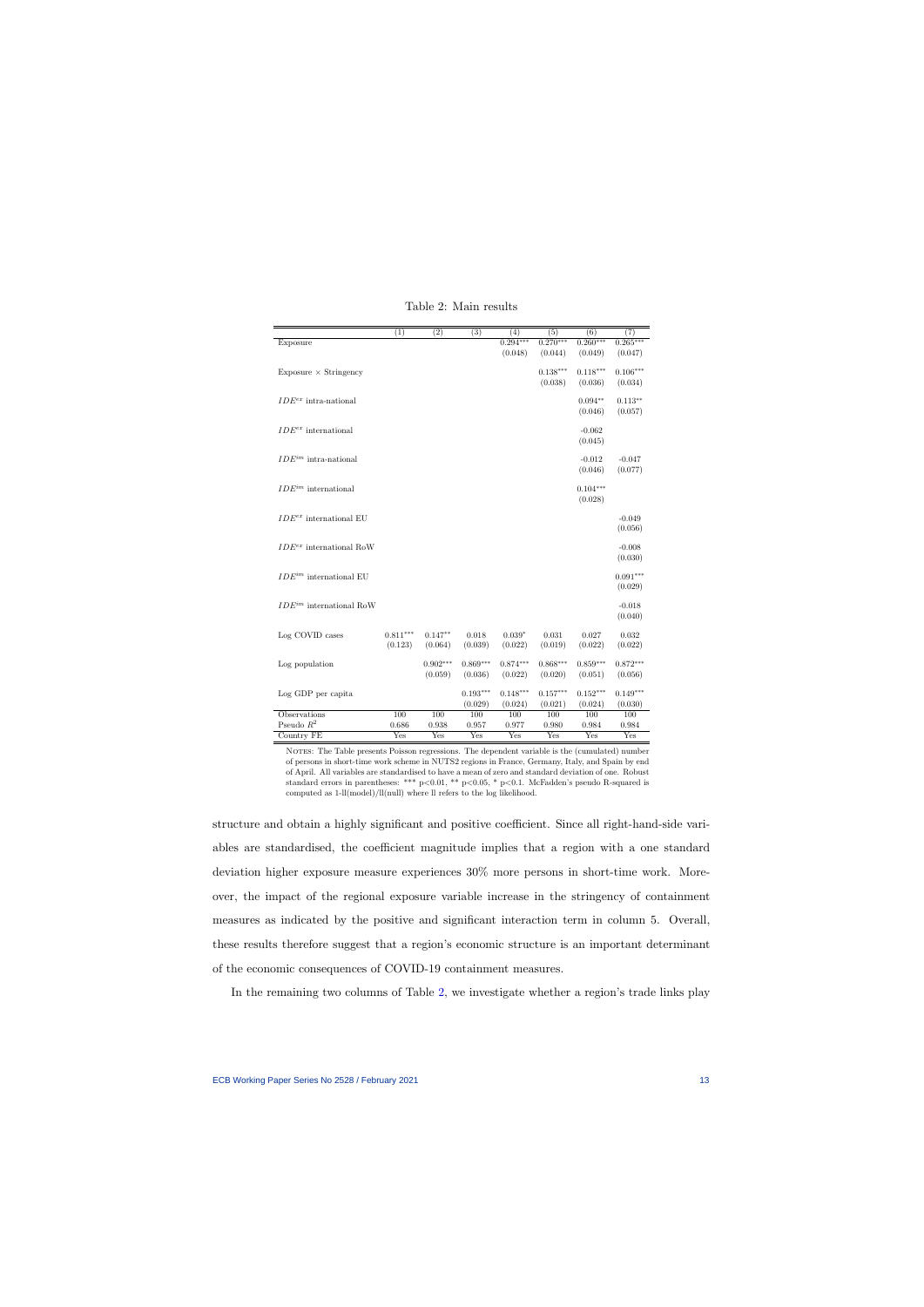a role in explaining the heterogenous economic impact of COVID-19, after controlling for the spread of infections and a region's direct exposure due to its sectoral structure. Indeed, the estimation results suggest that trade linkages are an additional indirect channel of propagation. Focussing first on the demand channel corresponding to a region's exports, we find a positive and significant coefficient for intra-country exports, while that of international exports turns out to be insignificant. This finding may be explained by the fact that regions tend to trade a lot with other close by regions which are located within the same national borders due to gravity forces (e.g., [Anderson and van Wincoop,](#page-17-7) [2003\)](#page-17-7). By contrast, when considering the role of supply linkages, a role for the international dimension emerges. In particular, regions heavily relying on intermediate inputs sourced from regions located abroad that are highly exposed to the COVID-19 shock experience a significantly larger increase in the number of people in short-time work. Quantitatively, this effect is non-negligible since a one standard deviation higher indirect exposure via international intermediate goods sourcing implies 10% more employees in shorttime work. Column 7 further reveals that this effect is fully driven by international trade within EU borders. We rationalise this finding by two observations. First, in the early stages of the outbreak of the pandemic in Europe in March and April, several countries closed their intra-EU borders, which likely caused disruptions in intra-EU supply chains that are often based on just in time delivery [\(Pisch,](#page-19-2) [2020\)](#page-19-2). Second, intermediate goods delivered in the context of global value chains are often associated with some sort of relationship specificity (Antràs, [2020\)](#page-17-8), implying that it could be difficult to find substitutes in the short-run, especially, when constrained to the domestic market.

In order to assess the robustness of our results, in Table [3,](#page-15-0) we provide a number of sensitivity checks by adding further control variables to the model and changing the estimation framework. In particular, we control for the regional unemployment rate and the average number of hours worked in the region to account for structural aspects of the local labour market which the baseline specification may lack. Moreover, we include a measure of population density, since regions which are more densely populated may be more affected by the virus. Finally, we employ a linear estimation framework (OLS) where we use the log of the number of people in short-time work over total regional population as dependent variable and also scale the number of COVID-19 cases by the regional population on the right-hand side of the equation. Despite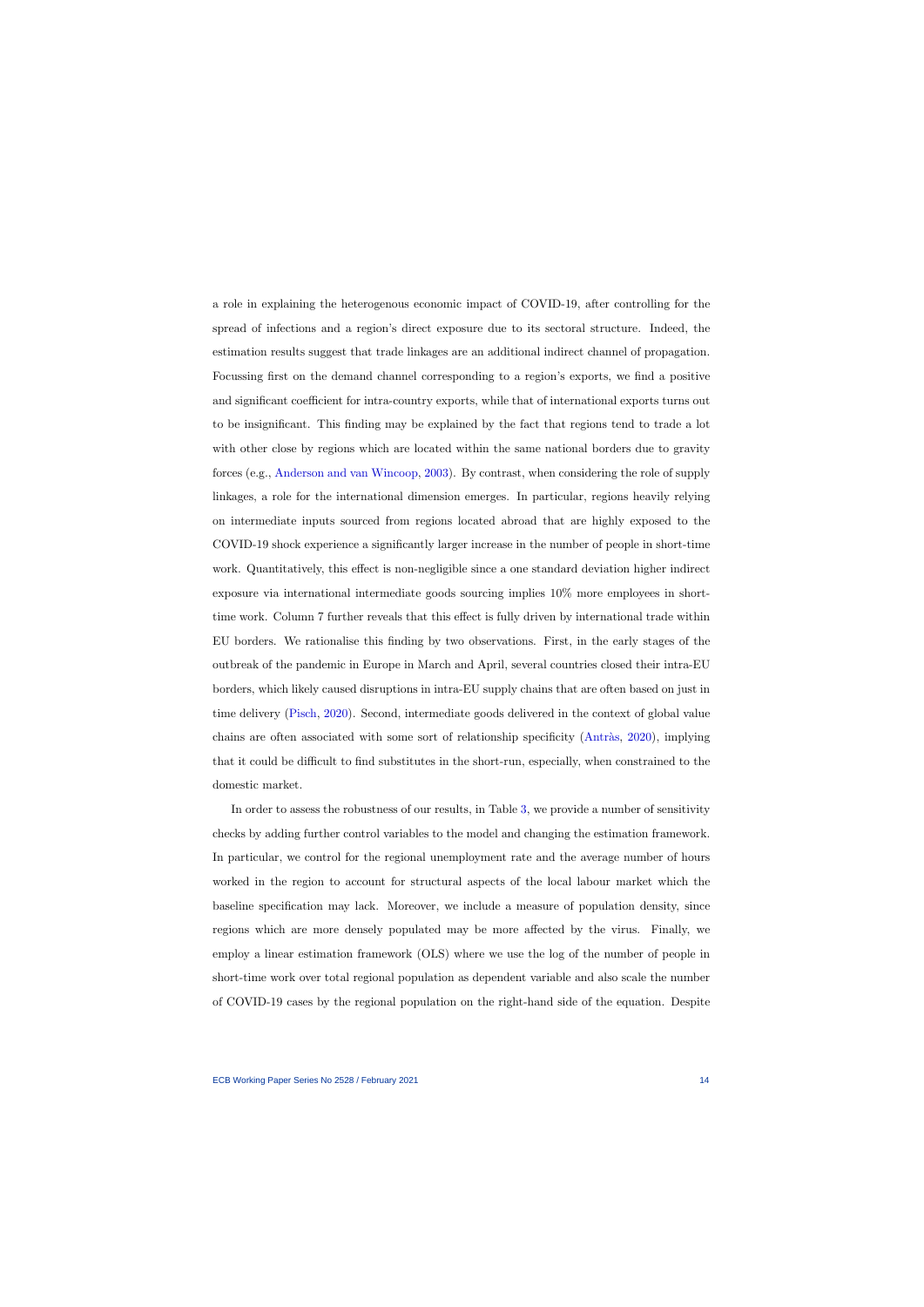<span id="page-15-0"></span>

|                                |            | $\overline{\mathrm{OLS}}$ |            |            |            |
|--------------------------------|------------|---------------------------|------------|------------|------------|
|                                | (1)        | (2)                       | (3)        | (4)        | (5)        |
| Exposure                       | $0.248***$ | $0.278***$                | $0.262***$ | $0.273***$ | $0.149***$ |
|                                | (0.050)    | (0.045)                   | (0.046)    | (0.044)    | (0.038)    |
| $Exposure \times Stringency$   | $0.095**$  | $0.135***$                | $0.117***$ | $0.102***$ | $0.135***$ |
|                                | (0.038)    | (0.038)                   | (0.036)    | (0.039)    | (0.047)    |
| $IDE^{ex}$ intra-national      | $0.084*$   | $0.101**$                 | $0.094**$  | $0.088**$  | $0.081*$   |
|                                | (0.046)    | (0.047)                   | (0.046)    | (0.044)    | (0.048)    |
| $IDE^{ex}$ international       | $-0.064$   | $-0.053$                  | $-0.060$   | $-0.044$   | 0.038      |
|                                | (0.045)    | (0.045)                   | (0.048)    | (0.045)    | (0.038)    |
| $IDE^{im}$ intra-national      | $-0.021$   | $-0.007$                  | $-0.012$   | $-0.017$   | $-0.086$   |
|                                | (0.047)    | (0.044)                   | (0.046)    | (0.045)    | (0.075)    |
| $IDE^{im}$ international       | $0.100***$ | $0.095***$                | $0.103***$ | $0.081***$ | $0.154***$ |
|                                | (0.029)    | (0.028)                   | (0.028)    | (0.027)    | (0.036)    |
| Log COVID cases                | 0.029      | 0.030                     | 0.027      | 0.033      |            |
|                                | (0.022)    | (0.021)                   | (0.022)    | (0.022)    |            |
| Log population                 | $0.869***$ | $0.858***$                | $0.858***$ | $0.874***$ |            |
|                                | (0.051)    | (0.049)                   | (0.049)    | (0.048)    |            |
| Log GDP per capita             | $0.128***$ | $0.124***$                | $0.149***$ | 0.048      | $0.158***$ |
|                                | (0.027)    | (0.033)                   | (0.027)    | (0.046)    | (0.039)    |
| Unemployment rate              | $-0.068*$  |                           |            | $-0.129**$ |            |
|                                | (0.041)    |                           |            | (0.054)    |            |
| Log mean hours worked          |            | $-0.035$                  |            | $-0.059**$ |            |
|                                |            | (0.024)                   |            | (0.024)    |            |
| Log population density         |            |                           | 0.008      | 0.020      |            |
|                                |            |                           | (0.026)    | (0.028)    |            |
| Log COVID cases per inhabitant |            |                           |            |            | 0.044      |
|                                |            |                           |            |            | (0.027)    |
| Observations                   | 100        | 100                       | 100        | 100        | 100        |
| Pseudo $R^2$                   | 0.984      | 0.984                     | 0.984      | 0.986      |            |
| Adjusted $R^2$                 |            |                           |            |            | 0.865      |
| Country FE                     | Yes        | Yes                       | Yes        | Yes        | Yes        |

Table 3: Robustness checks

NOTES: The Table presents Poisson regressions. The dependent variable is the (cumulated) number of persons in short-time work scheme in NUTS2 regions in France, Germany, Italy, and Spain by end of April in columns 1 to 4, and the log of this number scaled by regional population in column 5. All variables are standardised to have a mean of zero and standard deviation of one. Robust standard errors in parentheses: \*\*\* p<0.01, \*\* p<0.05, \* p<0.1. McFadden's pseudo R-squared is computed as 1-ll(model)/ll(null) where ll refers to the log likelihood.

the relatively low number of observations, the main results are overall robust to these checks. The variable most sensitive to these checks relates to indirect exposure via intra-country exports. However, even this variable usually remains statistically significant at the 10% level.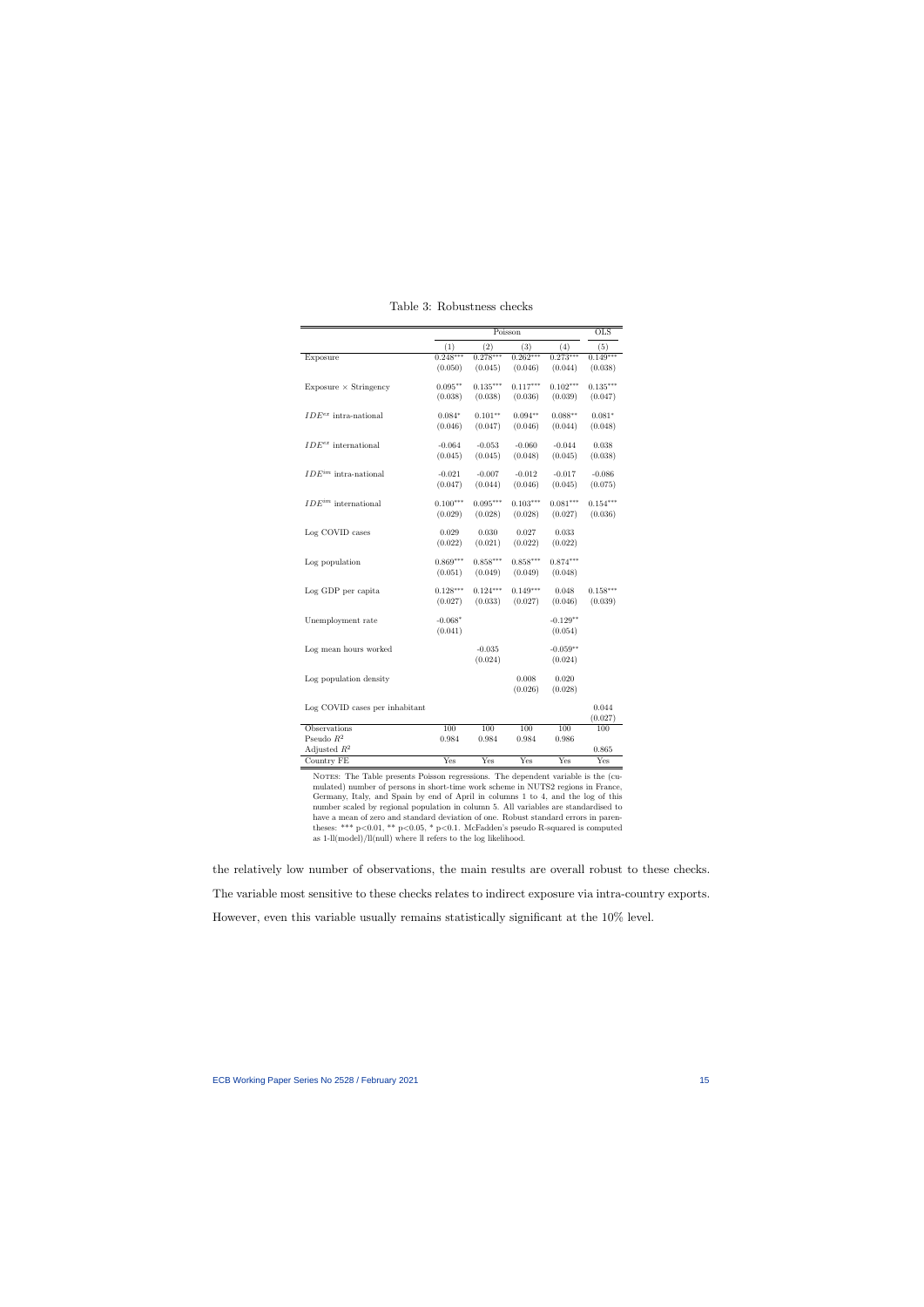## 5 Conclusion

The paper proposes an ex-post analysis of the determinants of within-country regional heterogeneity of the labour market impact of the COVID-19 pandemic, as measured by the number employees in short-time work. It finds that the propagation of the economic impact across regions cannot be explained by the regional spread of infections only. Instead, a region's economic structure is a significant driver of the observed heterogeneity. In particular, the estimation results suggest that the more the regional sectoral structure is characterised by activities which do not allow to easily engage in social distancing or remote working, the larger is the impact of containment measures. Moreover, the results suggest that a region's trade relations represent an important indirect channel through which COVID-19 related disruptions affect regional economic activity. On the one hand, this may be related to shortfalls in demand for the focal region's exports. The empirical results suggest that this channel is present only for intra-country trade. On the other hand, COVID-19 related shocks may have caused disruptions in interregional supply chains. Indeed, our results suggest that regions relying on intermediate goods sourced from foreign regions heavily exposed to the pandemic have experienced a significantly larger increase in the number of employees in short-time work. Further results indicate that this latter finding may be caused by disruptions in intra-EU supply chains.

Overall, the results thus suggest that domestic containment measures and regions' sectoral structure are key determinants of the regional economic impact caused by the pandemic, while international trade links also play a relevant role. On the latter, the analysis depicts vulnerabilities arising from potential disruptions of the highly integrated EU supply chains. This may suggest that joint efforts are needed to ensure a smooth functioning of the European production network during the second and potentially additional waves of the pandemic. Moreover, the results provide some ways of thinking about the consequences of more localised lockdowns. In particular, a region's sectoral structure and its position in inter-regional buyer-supplier networks are important determinants of the aggregate effects of such lock-down measure both on the domestic and on foreign economies.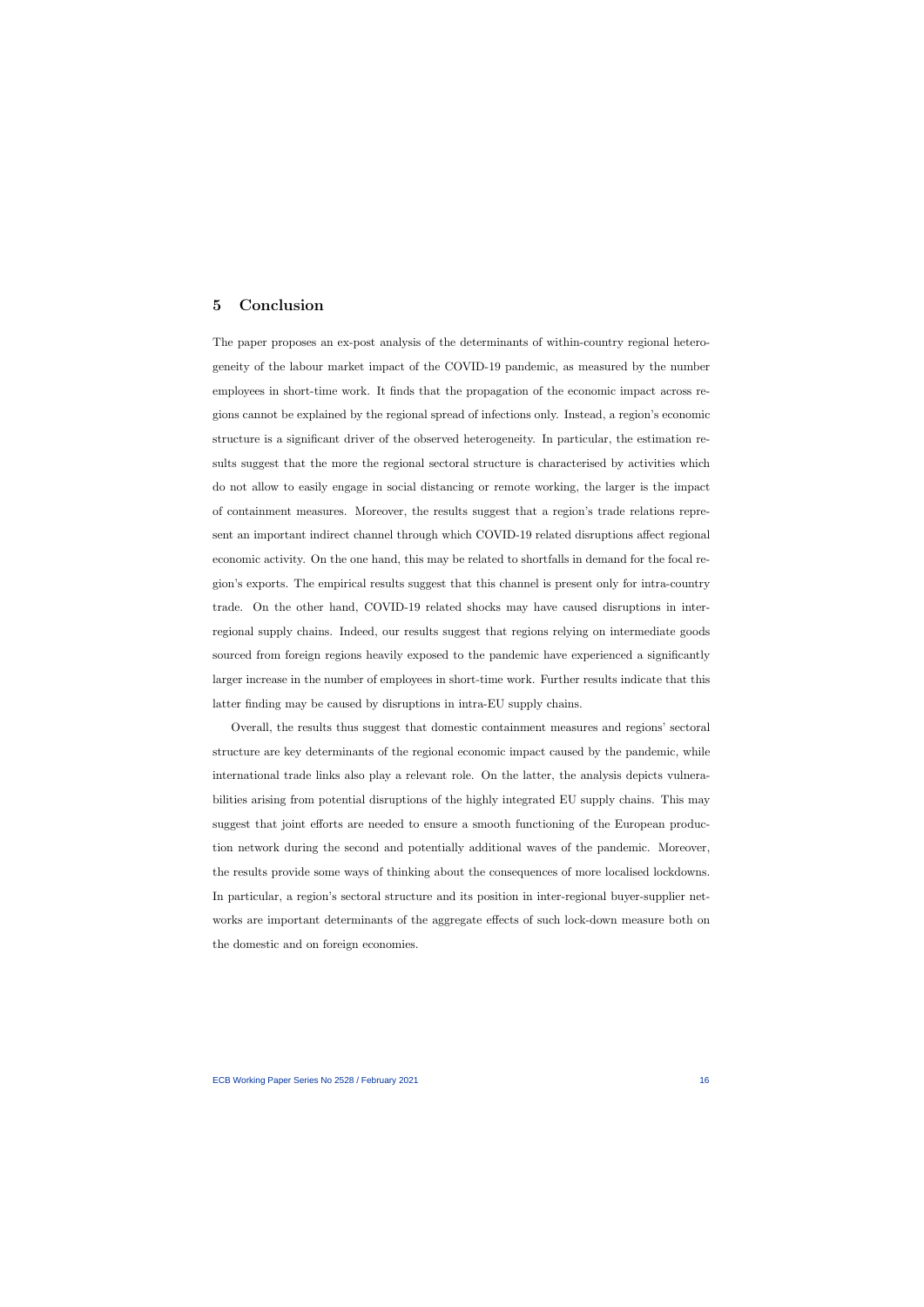## References

- Anderson, J. E. and E. van Wincoop (2003). Gravity with gravitas: A solution to the border puzzle. American Economic Review 93 (1), 170–192.
- Antràs, P. (2020). Conceptual aspects of global value chains. World Bank Economic Review, Forthcoming.
- Balduzzi, P., E. Brancati, M. Brianti, and F. Schiantarelli (2020). The Economic Effects of COVID-19 and Credit Constraints: Evidence from Italian Firms' Expectations and Plans. IZA Discussion Papers 13629, Institute of Labor Economics (IZA).
- <span id="page-17-8"></span><span id="page-17-7"></span>Baldwin, R. and R. Freeman (2020). Supply chain contagion waves: Thinking ahead on manufacturing 'contagion and reinfection' from the COVID concussion. VoxEU Column, [voxeu.org/article.](https://voxeu.org/article/covid-concussion-and-supply-chain-contagion-waves)
- <span id="page-17-3"></span>Barro, R. J., J. F. Ursúa, and J. Weng (2020). The Coronavirus and the Great Influenza Pandemic: Lessons from the "Spanish Flu" for the Coronavirus's Potential Effects on Mortality and Economic Activity. NBER Working Papers 26866, National Bureau of Economic Research, Inc.
- <span id="page-17-5"></span>B´eland, L.-P., A. Brodeur, and T. Wright (2020). The Short-Term Economic Consequences of COVID-19: Exposure to Disease, Remote Work and Government Response. IZA Discussion Papers 13159, Institute of Labor Economics (IZA).
- <span id="page-17-0"></span>Boissay, F. and P. Rungcharoenkitkul (2020). Macroeconomic Effects of Covid-19: an Early Review. BIS Bulletin 7, Bank for International Settlements.
- Bonadio, B., Z. Huo, A. A. Levchenko, and N. Pandalai-Nayar (2020). Global Supply Chains in the Pandemic. NBER Working Papers 27224, National Bureau of Economic Research, Inc.
- <span id="page-17-6"></span><span id="page-17-4"></span><span id="page-17-2"></span><span id="page-17-1"></span>Coibion, O., Y. Gorodnichenko, and M. Weber (2020). Labor Markets During the COVID-19 Crisis: A Preliminary View. NBER Working Papers 27017, National Bureau of Economic Research, Inc.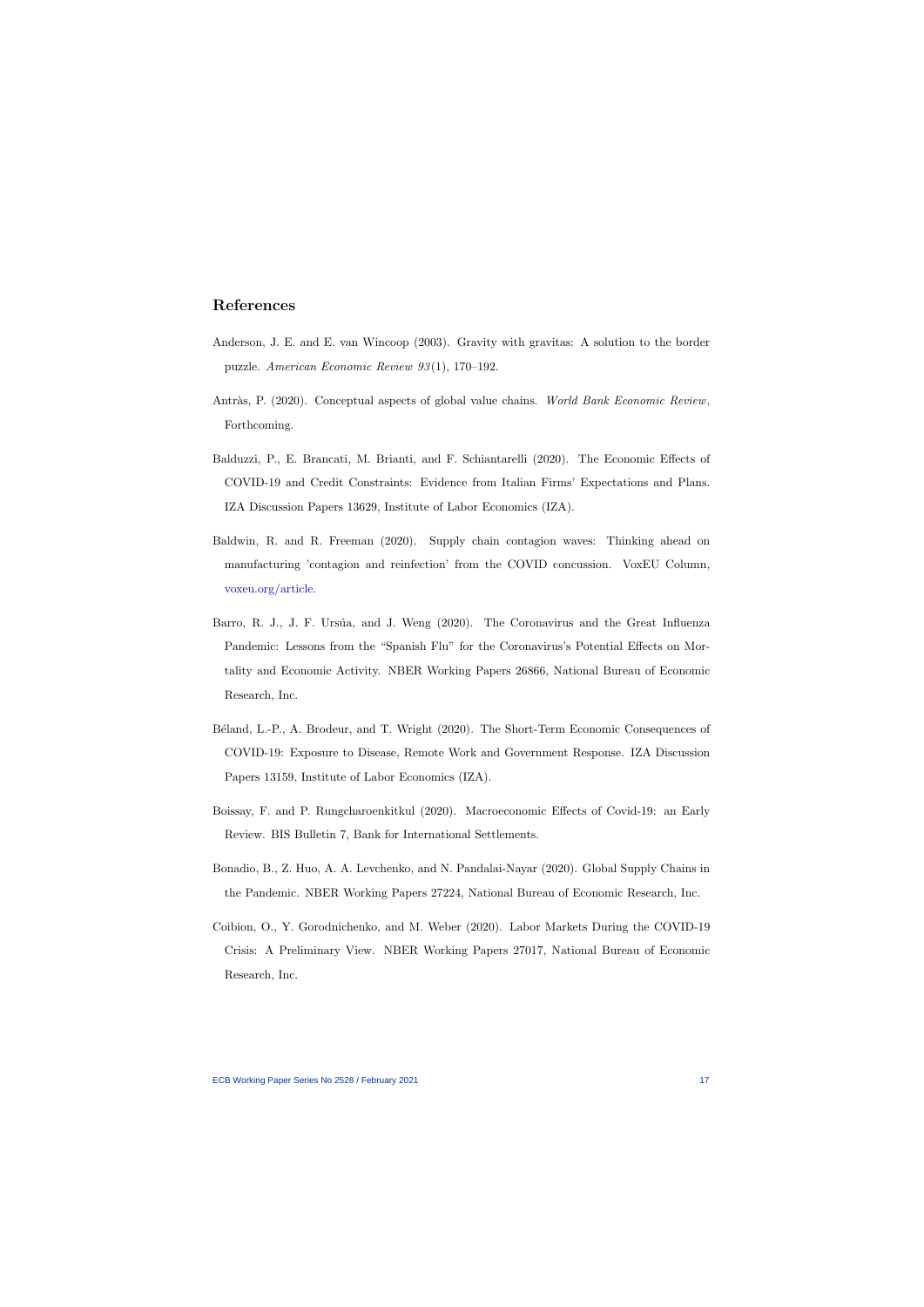- Ding, W., R. Levine, C. Lin, and W. Xie (2020). Corporate Immunity to the COVID-19 Pandemic. NBER Working Papers 27055, National Bureau of Economic Research, Inc.
- Dingel, J. and B. Neiman (2020). How many jobs can be done at home? CEPR Discussion Papers DP14584, Centre for Economic Policy Research.
- Fairlie, R. W. (2020). The Impact of COVID-19 on Small Business Owners: The First Three Months after Social-Distancing Restrictions. NBER Working Papers 27462, National Bureau of Economic Research, Inc.
- <span id="page-18-4"></span><span id="page-18-2"></span>Hale, T., N. Angrist, E. Cameron-Blake, L. Hallas, B. Kira, S. Majumdar, A. Petherick, T. Phillips, H. Tatlow, and S. Webster (2020). Oxford COVID-19 Government Response Tracker. Blavatnik School of Government, [bsg.ox.ac.uk.](https://www.bsg.ox.ac.uk/research/research-projects/coronavirus-government-response-tracker)
- <span id="page-18-5"></span>INAIL (2020). Documento tecnico sulla possibile rimodulazione delle misure di contenimento del contagio da SARS-CoV-2 nei luoghi di lavoro e strategie di prevenzione. Technical report, Italian National Institute for Insurance against Accidents at Work.
- <span id="page-18-9"></span>Izquierdo, M., E. Moral-Benito, and E. Prades (2019). Propagation of sector-specific shocks within spain and other countries. Working Papers 1928, Banco de España.
- Jordà, O., S. R. Singh, and A. M. Taylor (2020). Longer-run Economic Consequences of Pandemics. NBER Working Papers 26934, National Bureau of Economic Research, Inc.
- <span id="page-18-8"></span>Kohlscheen, E., B. Mojon, and D. Rees (2020). The macroeconomic spillover effects of the pandemic on the global economy. BIS Bulletin 4, Bank for International Settlements.
- <span id="page-18-10"></span>Ludvigson, S. C., S. Ma, and S. Ng (2020). COVID-19 and The Macroeconomic Effects of Costly Disasters. NBER Working Papers 26987, National Bureau of Economic Research, Inc.
- <span id="page-18-0"></span>Mongey, S., L. Pilossoph, and A. Weinberg (2020). Which Workers Bear the Burden of Social Distancing Policies? NBER Working Papers 27085, National Bureau of Economic Research, Inc.
- <span id="page-18-7"></span><span id="page-18-6"></span><span id="page-18-3"></span><span id="page-18-1"></span>Müller, T. and T. Schulten (2020). Ensuring fair short-time work - a European overview . ETUI Policy Brief 7/2020, Europen Trade Union Institute.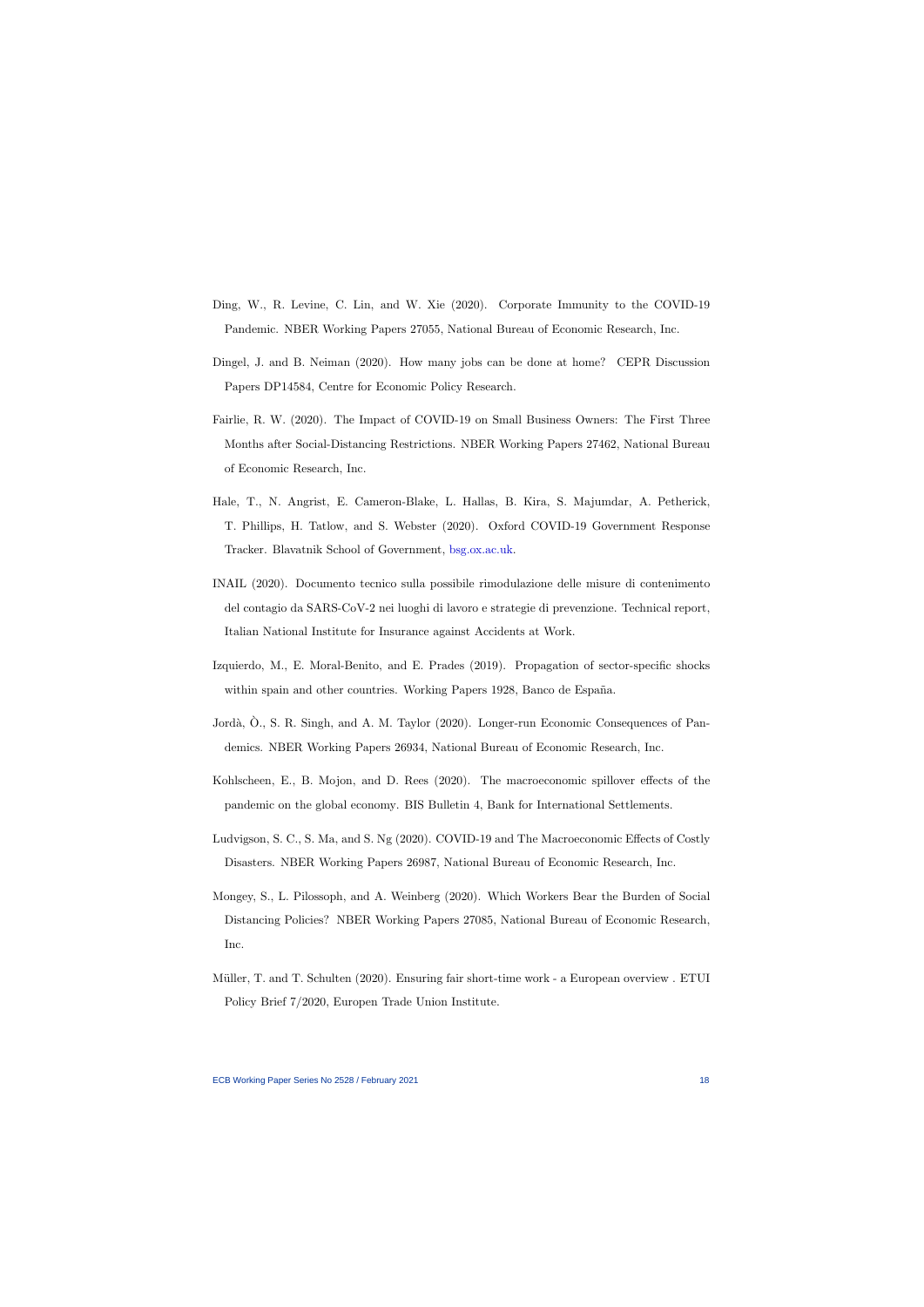- Pisch, F. (2020). Managing Global Production: Theory and Evidence from Just-in-Time Supply Chains. CEP Discussion Papers dp1689, Centre for Economic Performance, LSE.
- Sforza, A. and M. Steininger (2020). Globalization in the Time of Covid-19. CESifo Working Paper Series 8184, CESifo.
- <span id="page-19-2"></span><span id="page-19-1"></span><span id="page-19-0"></span>Thissen, M., O. Ivanova, G. Mandras, and T. Husby (2019). European NUTS 2 regions: construction of interregional trade-linked Supply and Use tables with consistent transport flows. JRC Working Papers on Territorial Modelling and Analysis 2019-01, Joint Research Centre (Seville site).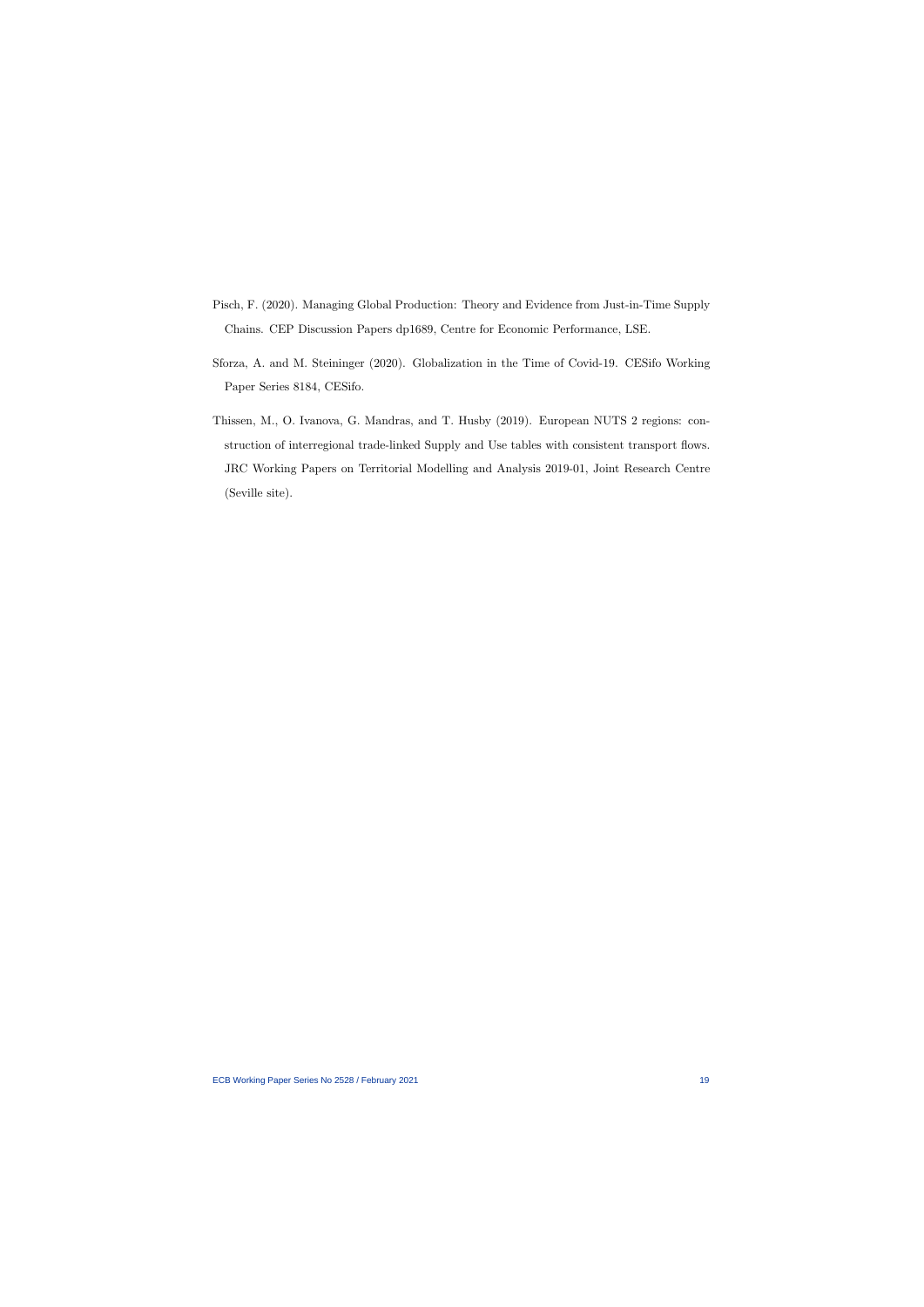## A Appendix

This appendix presents further information the about the data used in the paper. First, details about the short-time work schemes in place in the four countries under investigation, including information about data sources, are presented in Table [A1.](#page-20-1) Note that data on employees in short-time work are collected from four national sources. Due to differences in the institutional frameworks, there are also differences in the reporting details across countries, which may e.g., imply that submitted requests rather than the employees actually covered by the scheme are reported. Importantly, this and other peculiarities in the request and authorisation processes are nationwide and not region specific. We thus account for such aspects by always including country fixed-effects in the model, relying only on within-country variation. Moreover, since delays in reporting due to agencies' overload likely happened in the first months of the pandemic, we consider the cumulative number of affected employees (if available) and included later revisions.

<span id="page-20-0"></span>

|                                          | Germany                                  | Spain                                                       | France                                                | Italy                                                              |
|------------------------------------------|------------------------------------------|-------------------------------------------------------------|-------------------------------------------------------|--------------------------------------------------------------------|
| <i>Scheme name</i>                       | Kurzarbeit                               | Expediente de Regulación<br>Temporal de Empleo (ERTE)       | Activité partielle                                    | Cassa Integrazione<br>Guadagni (CIG)                               |
| Worker temp. status                      | Short-time work                          | Temporary dismissal                                         | Partial unemployment                                  | Temporary layoff                                                   |
| Gov. Agencies involved                   | Bundesagentur<br>für Arbeit              | Servicio Público<br>de Empleo Estatal                       | Ministère du travail                                  | Istituto Nazionale<br>Previdenza Sociale                           |
| Eligibility (employees)                  | National social                          | National social security                                    | Employees under                                       | National social security                                           |
|                                          | security affiliate.                      | affiliate since min one year.                               | all contract types.                                   | affiliate since min 3 months.                                      |
| Percentage of wage<br>$(qeneral \ case)$ | $60 - 90\%$<br>(raises over time)        | $10 - 70\%$<br>(proportional to<br>working hours reduction) | 70% / 100%<br>${\rm [min. \,\, wage : 4.5*min.wage]}$ | $80\%$ capped<br>(ceiling per wage band)                           |
| Max duration                             | 24 months                                | 6 months                                                    | 6 months $(+ 6)$                                      | 24 months                                                          |
| Reporting (data)                         | Nr. employees,<br>Monthly                | Nr. employees,<br>Monthly                                   | Nr. employees,<br>Weekly (cum)                        | $Nr. hours^*,$<br>Monthly                                          |
| Source (data)                            | Bundesagentur<br>für Arbeit <sup>a</sup> | Ministerio de Trabajo<br>y Economia Social <sup>b</sup>     | Ministère du travail <sup>c</sup>                     | Istituto Nazionale<br>Previdenza Sociale <sup><math>d</math></sup> |

Table A1: Details about short-time work schemes in DE, ES, FR, and IT

<span id="page-20-1"></span>\* Hours have been converted in head counts assuming a 40h week per employee.

a [https://statistik.arbeitsagentur.de](https://statistik.arbeitsagentur.de/nn_32018/SiteGlobals/Forms/Rubrikensuche/Rubrikensuche_Suchergebnis_Form.html?view=processForm&resourceId=210358&input_=&pageLocale=de&topicId=17558®ion=&year_month=201901&year_month.GROUP=1&search=Suchen)

b [http://prensa.mitramiss.gob.es](http://prensa.mitramiss.gob.es/WebPrensa/noticias/seguridadsocial/detalle/3798) c [https://dares.travail-emploi.gouv.fr](https://dares.travail-emploi.gouv.fr/DARES-Etudes-et-statistiques/tableaux-de-bord/le-marche-du-travail-pendant-le-covid-19/tableaux-de-bord-hebdomadaires/) d <https://www.inps.it>

Second, we include information about the sources for the regional heterogeneity in COVID-19 cases. In particular, for Germany, we obtain these data from [https://www.arcgis.com,](https://www.arcgis.com/home/item.html?id=f10774f1c63e40168479a1feb6c7ca74) for France from [https://www.data.gouv.fr](https://www.data.gouv.fr/fr/datasets/donnees-relatives-aux-tests-de-depistage-de-covid-19-realises-en-laboratoire-de-ville/) , for Italy from [https://github.com/,](https://github.com/pcm-dpc/COVID-19/blob/master/dati-regioni/dpc-covid19-ita-regioni.csv) and for Spain from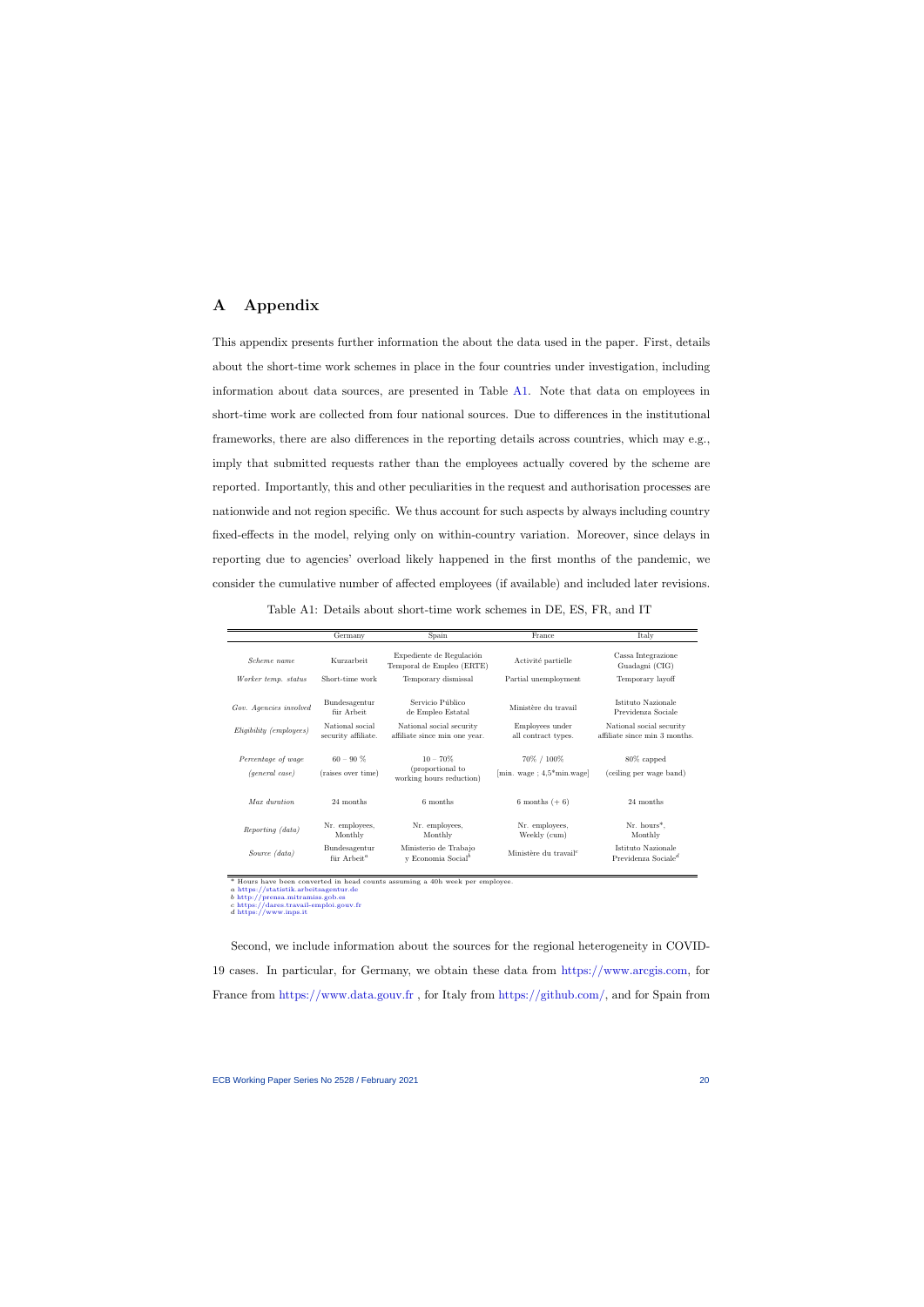#### [https://www.datoscoronavirus.es.](https://www.datoscoronavirus.es/datos_completos_ccaa_dashboard.php)

Next, in Table [A2,](#page-21-0) we provide more information about the data that we use to generate the Exposure variable. As also outlined in the main text, we use for this purpose data from [INAIL](#page-18-8) [\(2020\)](#page-18-8), which informs about the virus exposure at work, and from [Dingel and Neiman](#page-18-2) [\(2020\)](#page-18-2), which informs about the possibilities to work remotely. In either case, the information is available at a broad sectoral level, which we transform into an ordinal scale in order to compute an overall measure based on both sets of information. Using sectoral employment shares at the regional level (from Eurostat) as weights, we then obtain a region-specific Exposure variables that aggregates the sectoral information provided in Table [A2.](#page-21-0)<sup>[9](#page-2-0)</sup>

|                               | <b>INAIL</b> |         | Teleworking |         | Exposure |
|-------------------------------|--------------|---------|-------------|---------|----------|
|                               | score        | ordinal | score       | ordinal |          |
| Agriculture                   | 1.0          | 1.0     | 0.0         | 3.0     | 2.0      |
| Manufacturing                 | 1.2          | 2.0     | 0.2         | 3.0     | 2.5      |
| Construction                  | 1.0          | 1.0     | 0.2         | 3.0     | 2.0      |
| Retail and wholesale          | 2.1          | 3.0     | 0.2         | 3.0     | 3.0      |
| Information and communication | 1.2          | 2.0     | 0.7         | 1.0     | 1.5      |
| Financial and insurance       | 1.0          | 1.0     | 0.8         | 1.0     | $1.0\,$  |
| Real estate                   | 1.0          | 1.0     | 0.6         | 1.0     | 1.0      |
| Professional services         | 1.3          | 2.0     | 0.5         | 2.0     | 2.0      |
| Art, Sport, Entertainment     | 2.6          | 3.0     | 0.3         | 2.0     | 2.5      |

Table A2: Measures of sectoral exposure to the pandemic

NOTES: In the case of teleworking, the score refers to the share of employees that can work remotely.

<span id="page-21-0"></span>Moreover, in Table [A3,](#page-22-1) we provide more details about the country-specific measure of the stringency of containment measures, which we obtain from [Hale et al.](#page-18-9) [\(2020\)](#page-18-9). As described in the main text, we obtain data on inter-regional-input-output tables from [Thissen et al.](#page-19-1) [\(2019\)](#page-19-1), which we use to generate measure of indirect exposure via trade links. Finally, Table [A4](#page-22-0) presents summary statistics for the main variables used in the empirical analysis.

<sup>&</sup>lt;sup>9</sup>Note that wee assign a risk score of zero for employees in publicly dominated sectors (e.g., public administration, education, health care, defense), since STW schemes usually do not apply here.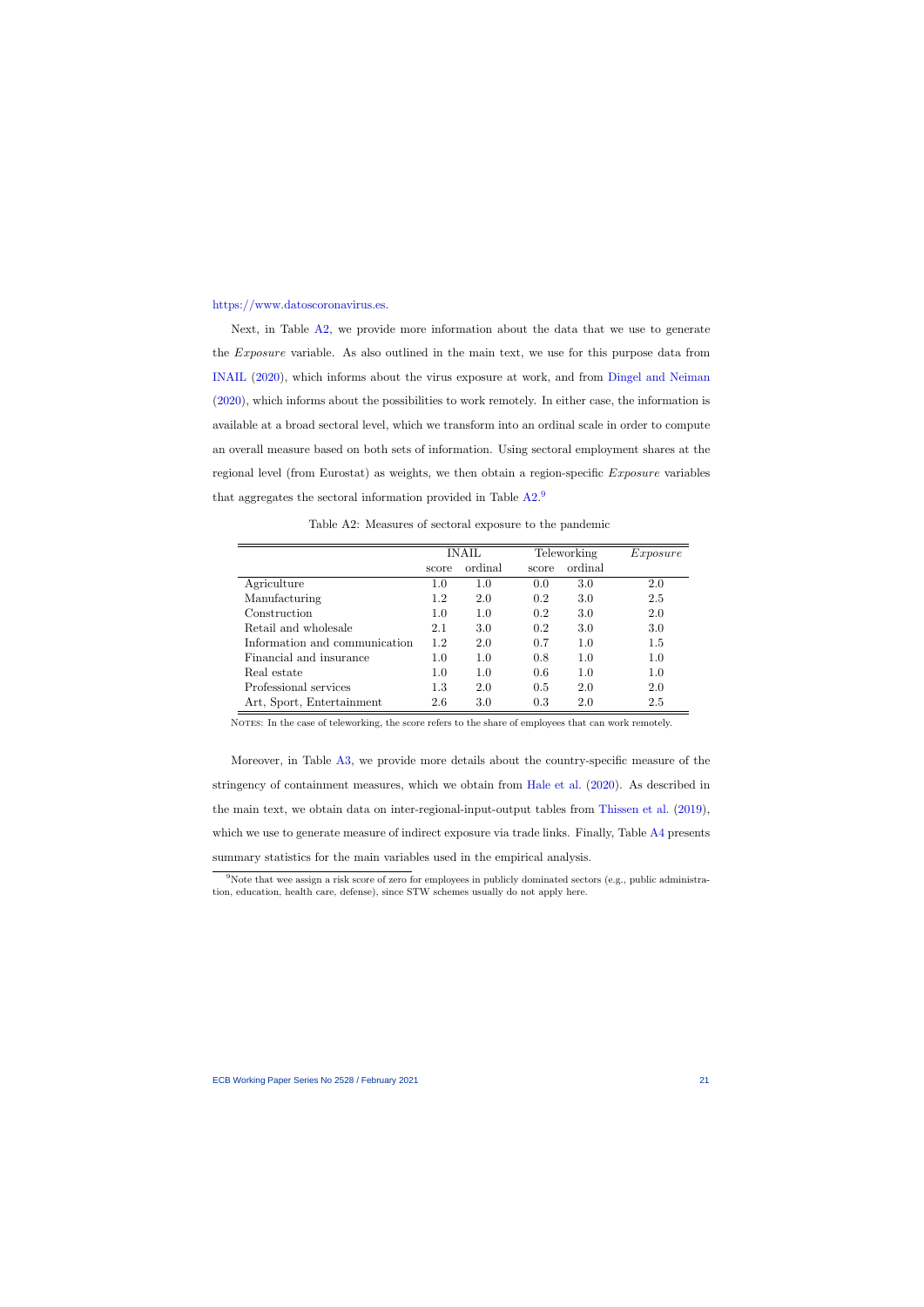|                     | Workplace | Limits to  | Shelter-in-  | Restrictions | Overall |
|---------------------|-----------|------------|--------------|--------------|---------|
|                     | closings  | private    | place orders | on internal  |         |
|                     |           | gatherings |              | movements    |         |
| AT                  | 2.11      | 2.26       | 0.92         | 0.39         | 1.42    |
| BE                  | 2.31      | 2.16       | 1.44         | 2.36         | 2.07    |
| BG                  | 0.80      | 2.41       | 0.23         | 2.02         | 1.36    |
| CY                  | 1.02      | 1.92       | 1.25         | 1.87         | 1.51    |
| $\operatorname{CZ}$ | 2.21      | 2.25       | 1.38         | 0.00         | 1.46    |
| DE                  | 0.66      | 1.97       | 1.54         | 0.05         | 1.05    |
| DK                  | 1.53      | 2.39       | 0.79         | 2.36         | 1.77    |
| EE                  | 1.72      | 2.07       | 0.13         | 2.26         | 1.55    |
| EL                  | 1.64      | 2.16       | 1.28         | $1.92\,$     | 1.75    |
| ES                  | 2.10      | 1.57       | 1.57         | 2.36         | 1.90    |
| $\rm{FI}$           | 1.57      | 0.82       | 0.75         | 1.38         | 1.13    |
| FR                  | 2.21      | 0.97       | 1.48         | 2.21         | 1.72    |
| HR                  | 2.00      | 2.07       | 1.28         | 1.92         | 1.82    |
| HU                  | 0.00      | 0.00       | 1.39         | 2.51         | 0.98    |
| IE                  | 1.97      | 2.36       | 1.15         | 1.77         | 1.81    |
| IT                  | 2.56      | 2.56       | $2.05\,$     | 2.56         | 2.43    |
| LT                  | 1.72      | 2.07       | 0.13         | 2.26         | 1.55    |
| LU                  | 2.33      | 2.48       | 1.30         | 2.31         | 2.10    |
| ${\rm LV}$          | 1.72      | 2.07       | 0.13         | 2.26         | 1.55    |
| NL                  | 2.36      | 1.64       | 0.82         | 2.31         | 1.78    |
| PL                  | 1.57      | 3.00       | 1.30         | 2.45         | 2.08    |
| PT                  | 2.34      | 2.11       | 1.41         | 2.11         | 2.00    |
| R <sub>O</sub>      | 1.64      | 2.13       | 1.43         | 0.44         | 1.41    |
| SE                  | 0.52      | 0.93       | 0.00         | 1.33         | 0.70    |
| $\rm{SI}$           | 1.89      | 2.31       | 0.79         | 1.57         | 1.64    |
| SK                  | 1.34      | 1.74       | 0.92         | 2.26         | 1.57    |
| UK                  | 2.05      | 1.92       | 1.28         | 1.97         | 1.80    |
| <b>ROW</b>          | 0.64      | 0.00       | 0.00         | 0.25         | 0.22    |

<span id="page-22-1"></span>Table A3: Stringency of containment measures (average of March and April)

Table A4: Summary statistics of main variables

| p75                    | p99        |
|------------------------|------------|
| 227581.50<br>377243.00 | 2195840.50 |
| 1.87                   | 2.07       |
| 1.90                   | 2.43       |
| 0.61                   | 1.47       |
| 0.25                   | 0.45       |
| 0.28                   | 0.56       |
| 0.10                   | 0.14       |
| 8.69                   | 11.08      |
| 15.07                  | 16.22      |
| $-3.27$                | $-2.77$    |
|                        |            |

<span id="page-22-0"></span>NOTES: Number of observations amounts to 100.